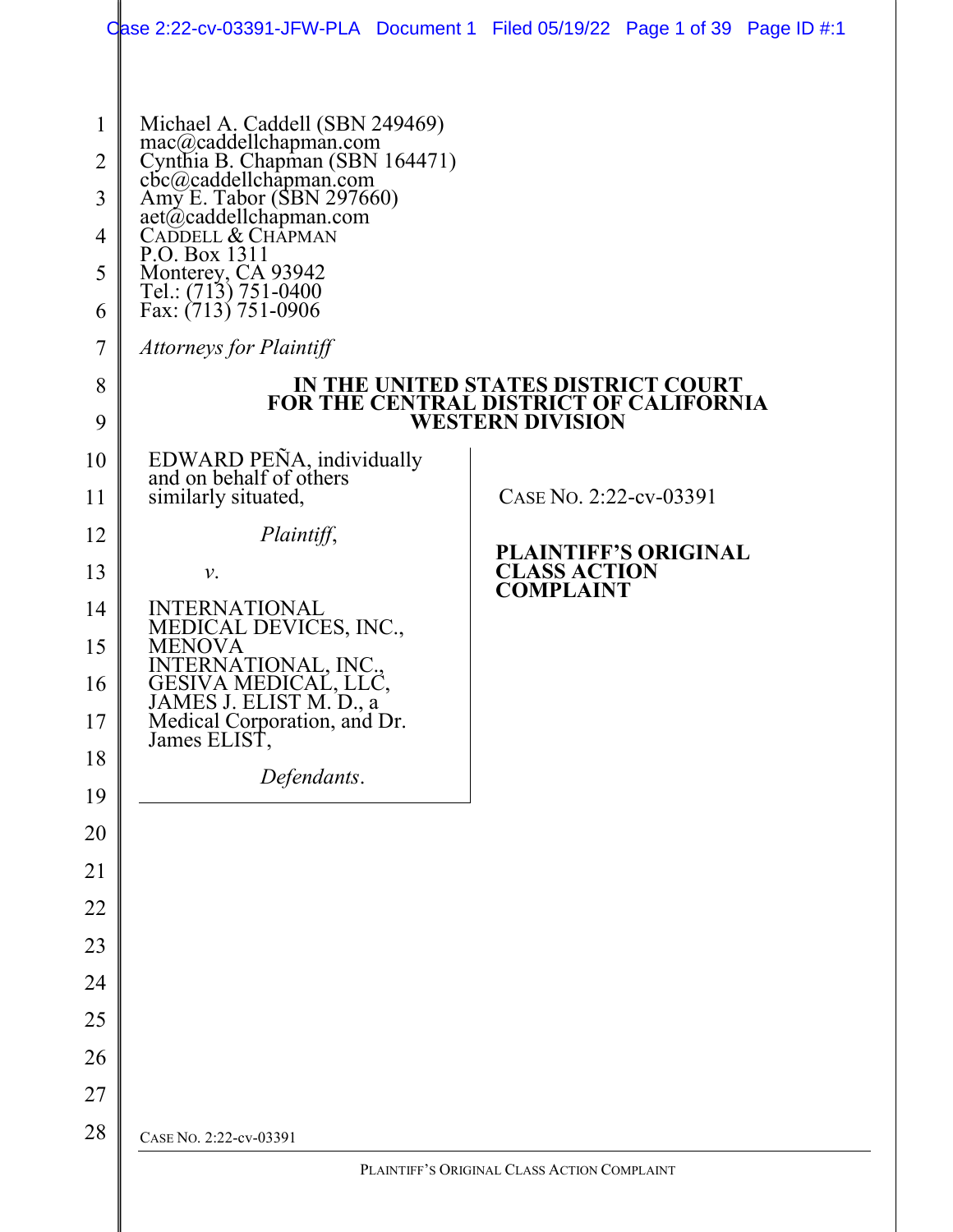Plaintiff Edward Peña files this Original Class Action Complaint against Defendants International Medical Devices, Inc. ("IMD"), Menova International, Inc. ("Menova"), Gesiva Medical, LLC ("Gesiva"), James J. Elist, M.D., a Medical Corporation, and Dr. James Elist and in support of his claims alleges as follows.

### I. INTRODUCTION

1. Defendants have jointly developed and marketed the "Penuma" device, a silicone penile implant, as a penis enlargement device. Since at least January 2017, Defendants have engaged in a systematic, coordinated campaign to market Penuma for cosmetic penis enlargement. Their websites and advertisements target men who have healthy, normal bodies but simply want larger penises.

2. Dr. James J. Elist has also developed a surgical procedure for implanting the device. He has performed thousands of these procedures, handling patient consults at his clinic in Beverly Hills and performing penile implant surgeries in his operating room at the Beverly Hills South Pacific Surgery Center. Defendants falsely and misleadingly tout the device and procedure as "FDA-cleared," giving reasonable consumers the false impression that the U.S. Food and Drug Administration ("FDA") has determined that Penuma is safe and effective for cosmetic penis enlargement procedures in men with healthy, normal bodies.

3. Unbeknownst to the men who undergo these procedures, however, Penuma is not safe and effective—nor is it FDA-cleared—for cosmetic penile enlargement. Instead, Penuma is FDA-cleared only "for use in the cosmetic correction of soft tissue deformities." Worse, implantation of the Penuma device not only does not usually result in any lengthening of the penis, it frequently causes scarring, resulting in the penis becoming shorter. In addition, contrary to Defendants' misrepresentations that the procedure is "permanent" but "reversible," the procedure frequently leads to infections and complications that require removal of the device, which, in turn, causes permanent damage to the penis. Defendants

CASE NO. 2:22-cv-03391  $-1$  –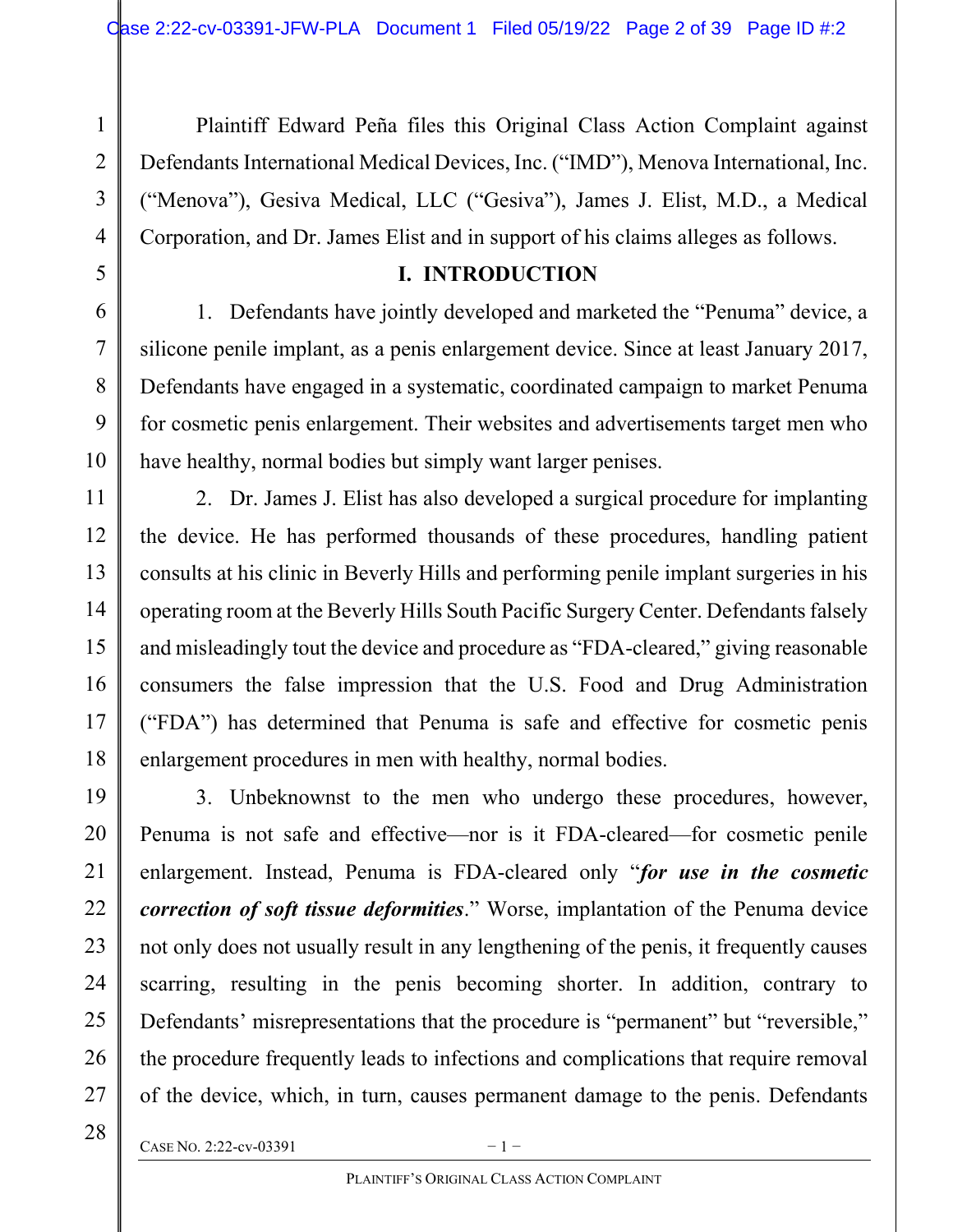knew these facts at least by 2015, but nevertheless continued to market Penuma as "the first FDA-cleared penile implant for cosmetic enhancement" and to urge consumers with healthy, normal penises to purchase the Penuma device and procedure to "enhance and enlarge the length, girth, and size of your penis."

4. Defendants profited substantially from these misrepresentations, selling the Penuma device and procedure to thousands of men at a cost of \$15,000–\$20,000 each. Plaintiff accordingly brings this action to recover damages and restitution on behalf of similarly situated consumers and to enjoin Defendants from continuing to falsely advertise and market Penuma as a safe and effective FDA-cleared procedure for cosmetic enhancement of penis size in men with healthy penises.

### II. PARTIES

5. Plaintiff Edward Peña is a resident of Hidalgo County, Texas.

6. Defendant International Medical Devices, Inc. ("IMD") is a California corporation located at 717 N. Maple Drive, Beverly Hills, CA 90210, in Los Angeles County. It may be served through its registered agent, Jonathan Elist, at the same address.

7. Defendant Menova International, Inc., ("Menova") is a California corporation located at 8500 Wilshire Blvd., Suite 707, Beverly Hills, CA 90211, in Los Angeles County. It may be served through its registered agent, James Elist, at the same address.

8. Defendant Gesiva Medical, LLC is a Minnesota limited liability corporation headquartered at 6385 Old Shady Oak Road, Suite 250, Eden Prairie, MN 55344. It may be served through its registered agent, Thomas A. Hopper, at the same address.

9. Defendant James J. Elist, M.D., a Medical Corporation, is a California corporation headquartered at 8500 Wilshire Blvd., Suite 707, Beverly Hills, CA

CASE NO. 2:22-cv-03391  $-2$  –

1

2

3

4

5

6

7

8

9

10

11

12

13

14

15

16

17

18

19

20

21

22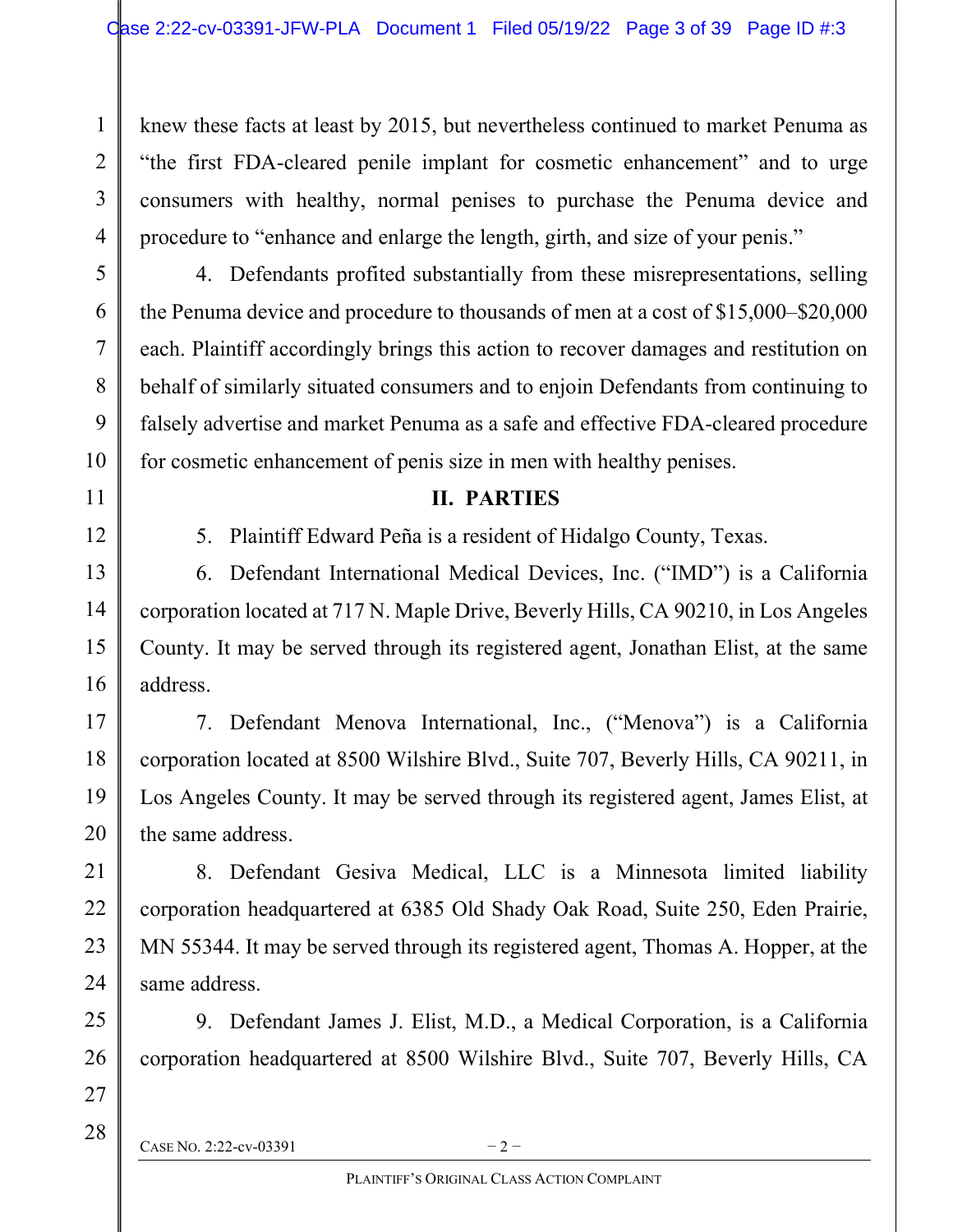90211. It may be served through its registered agent, James J. Elist, at the same address.

10. Defendant Dr. James Elist is an individual residing in Beverly Hills, California. Dr. Elist may be served at 8500 Wilshire Blvd., Suite 707, Beverly Hills, CA 90211.

## III. JURISDICTION AND VENUE

11. This Court has subject matter jurisdiction over this action pursuant to 28 U.S.C. § 1332(d) because this is a class action involving over 100 class members in which at least one member of the class is a citizen of a State different from at least one Defendant and the matter in controversy exceeds \$5,000,000, exclusive of interests and costs.

12. Defendants IMD, Menova, James J. Elist, M.D., a Medical Corporation, and Dr. Elist are subject to general personal jurisdiction in California because IMD, Menova, and James J. Elist, M.D., a Medical Corporation are incorporated in California and maintain their principal places of business in California, and Dr. Elist is a California resident.

13. The Court also has specific personal jurisdiction over all Defendants because Defendants purposefully availed themselves of the privilege of doing business in California, and this action arises out of and relates to Defendants' California business activities.

14. Venue is proper in this district under 28 U.S.C. § 1391(b), because a substantial part of the events or omissions giving rise to Plaintiff's claims occurred in Los Angeles County.

15. In addition, venue is also proper in this district pursuant to 28 U.S.C. § 1391(a). Defendants are deemed to reside in this district because their contacts with this district would be sufficient to subject them to personal jurisdiction if this district were a separate state.

CASE NO. 2:22-cv-03391  $-3$  –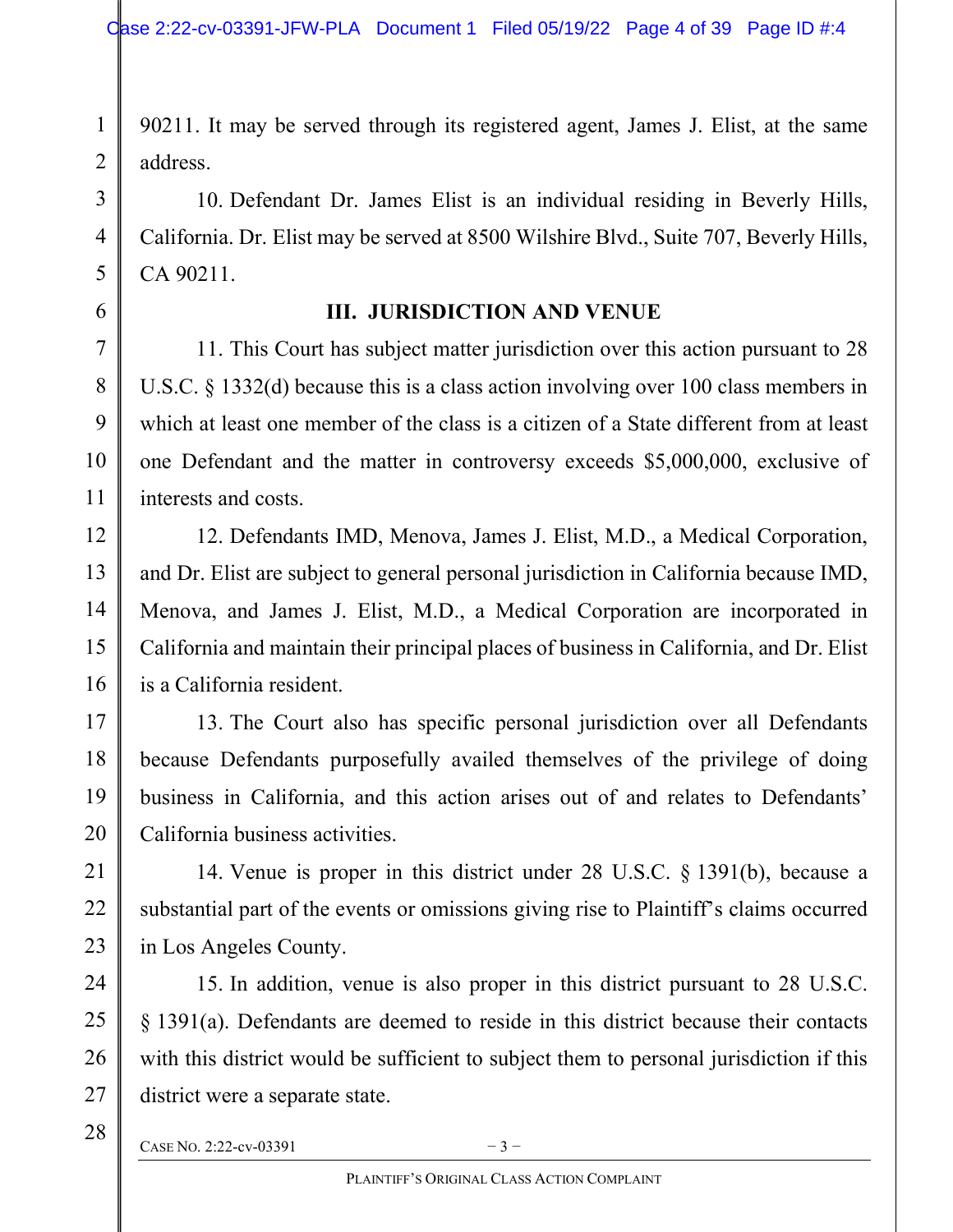## IV. JOINT ENTERPRISE LIABILITY

16. Defendants shared a common plan or design for illegally marketing the Penuma device and procedure for cosmetic enlargement of normal penises.

17. Each Defendant had knowledge of and agreed to market Penuma for the cosmetic enlargement of normal penises.

18. Defendants acted as a joint enterprise with regard to all of the actions alleged in this Complaint.

19. Whenever this Complaint makes reference to any act of Defendants, the allegations refer to each of the Defendants, acting individually, and also to all of the Defendants acting jointly.

20. All acts of each of the Defendants were ratified and adopted by each of their Co-Defendants.

### V. STATEMENT OF FACTS

21. Before undergoing the Penuma implantation procedure, Plaintiff Edward Peña had a normal, healthy penis. He had no soft tissue deformity of the penis, nor any urological problems of any kind.

22. While browsing the Internet, Mr. Peña saw advertisements for the Penuma device and procedure, including Dr. Elist's website. Defendants made the marketing decisions that led to these advertisements in Los Angeles, California.

23. Having read Defendants' advertisements, Mr. Peña reasonably believed that the Penuma device was safe and effective for men like him who had normal penises, but simply wanted their penises to be larger. He further reasonably believed, based on the misrepresentations in Defendants' advertisements, that the Penuma device had been approved by the FDA, and this belief gave him a sense of comfort that the device was safe and effective. Had Mr. Peña known that Penuma had not in fact been approved or cleared by the FDA for cosmetic penile enlargement in men

28

1

2

3

4

5

6

7

8

9

10

11

12

13

14

15

16

17

18

19

20

21

CASE NO. 2:22-cv-03391  $-4$  –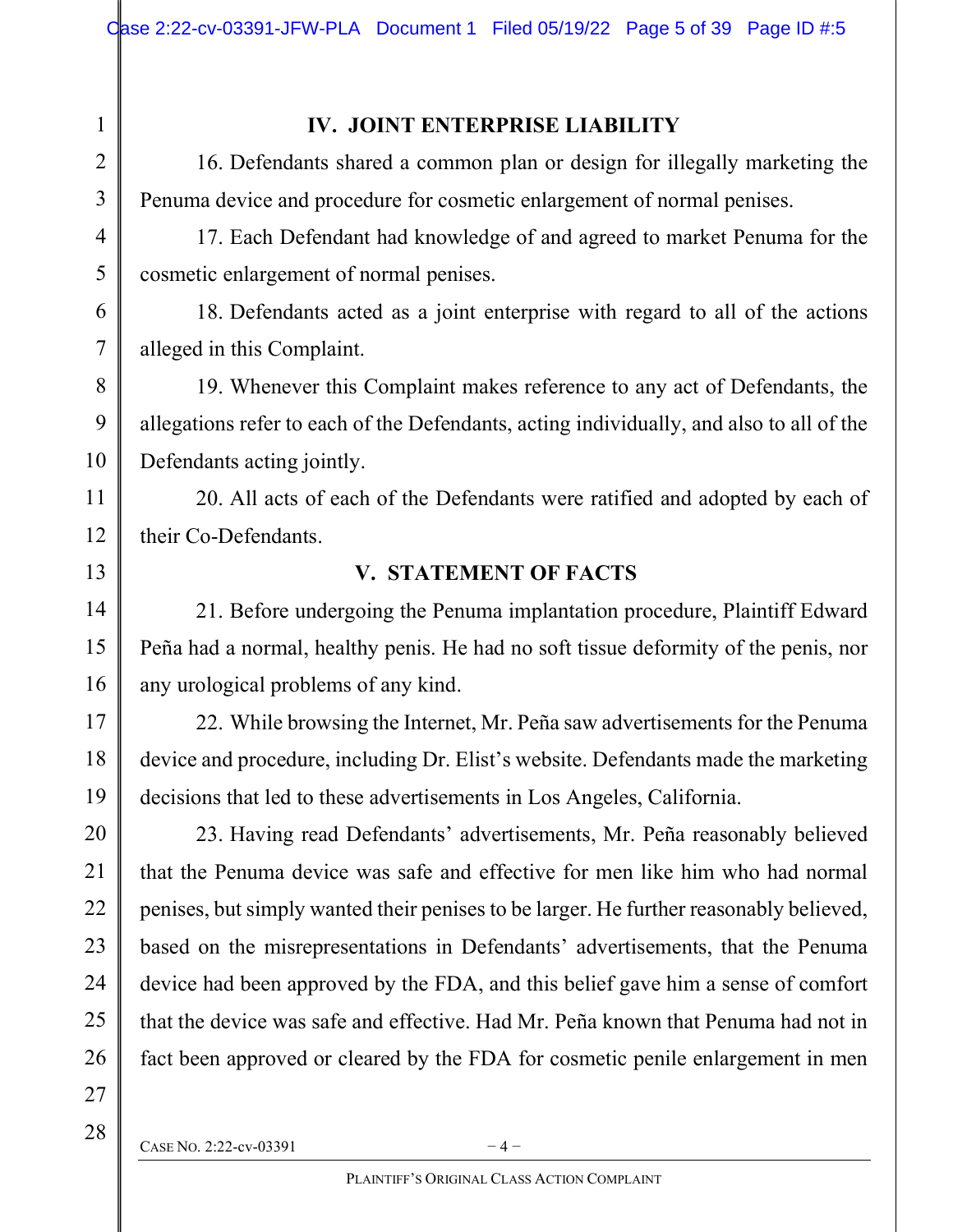with normal penises and/or that it was not safe and effective for men with normal, healthy penises, he would not have purchased the Penuma device or procedure.

24. Mr. Peña also reasonably believed, based on misrepresentations in Defendants' advertisements, that the Penuma procedure was permanent and completely reversible and that there would be no adverse consequences from removal of the device. Had Mr. Peña known that the Penuma implantation procedure was not permanent and could not be reversed without causing permanent damage to the penis, he would not have purchased the Penuma device or procedure.

25. Mr. Peña also reasonably believed, based on misrepresentations in Defendants' advertisements, that the Penuma procedure would result in a natural looking penis. Had Mr. Peña known that the Penuma procedure often results in abnormal and deformed-looking penises, he would not have purchased the Penuma device or procedure.

26. Mr. Peña contacted Dr. Elist and scheduled an appointment with him for October of 2020. Dr. Elist consulted with Mr. Peña for approximately 15 minutes. Mr. Peña also met with three or four other employees of Dr. Elist and filled out a questionnaire. At no point did Dr. Elist or his employees inform Mr. Peña that Penuma was not safe and effective or not FDA cleared for cosmetic enlargement of normal penises. One or two days later, Dr. Elist performed surgery to implant the Penuma device in Mr. Peña's body.

21

1

2

3

4

5

6

7

8

9

10

11

12

13

14

15

16

17

18

19

20

22

23

24

25

26

27

27. Mr. Peña paid \$14,500 to Dr. James Elist for the device and surgery.

28. Following the surgery, Mr. Peña's penis did not look or feel natural. Instead, he had no feeling on the top of the shaft and pain on bottom of the shaft. Two corners of the implant began sticking out in a manner that was not aesthetically pleasing. Mr. Peña suffered pain during intercourse and especially severe pain after intercourse. The implant eventually punctured the skin and poked out through a small hole, through which fluid discharged. Mr. Peña could not sleep on his back or

28

CASE NO. 2:22-cv-03391  $-5-$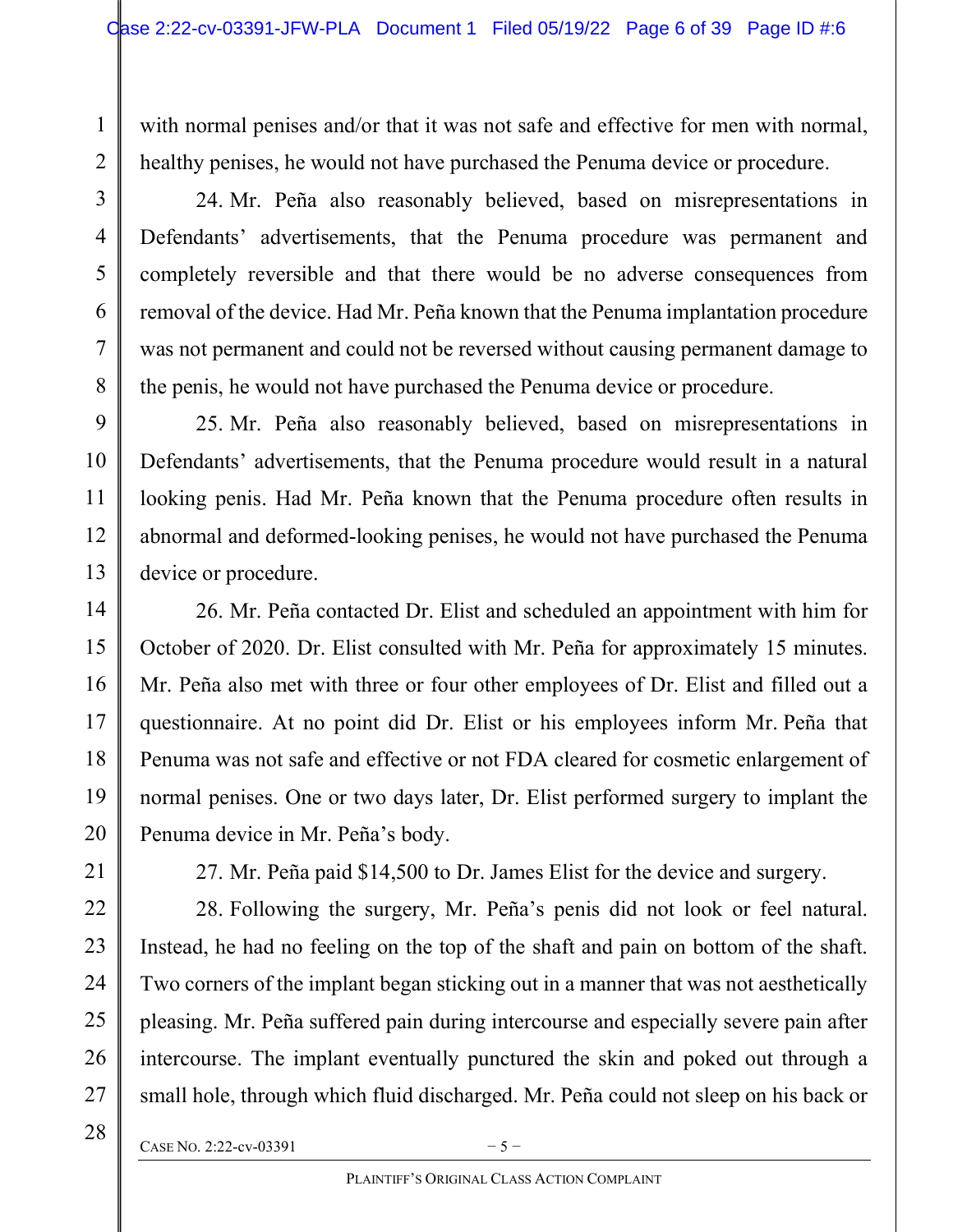his stomach. He woke up multiple times in the middle of the night with painful erections, making it extremely difficult for him to sleep for at least 3 months. Mr. Peña could not even bend down to tie his shoe without pain.

29. Mr. Peña then decided to have the Penuma device removed. He had the device removed by Dr. Bryan Kansas, a reconstructive urological surgeon in Austin. Following the removal, Mr. Peña has continued to suffer complications, including retraction, loss of sensation, and scarring. These complications have caused Mr. Peña significant pain and mental anguish.

30. Mr. Peña's experience led him to conclude that the Penuma device and procedure have no value and are not safe or effective for healthy men with normal penises, many of whom had been and would continue to be misled by Defendants' misrepresentations to pay thousands of dollars for a device and surgery that have no value. He further understood that many of these men were unlikely to be able to secure legal representation on their own to pursue their claims against Defendants. He therefore files this action on his own behalf and on behalf of similarly situated persons.

## VI. CLASS ALLEGATIONS

# A. Defendants jointly developed and marketed the Penuma device and implantation procedure.

31. Promoting himself as the "Thomas Edison of penis surgeries," Dr. Elist received a patent on the device that was later to be named "Penuma" in 2002. He submitted an application for FDA clearance in 2004, analogizing the device to a silicone implant used for reconstructive surgery of the ear, nose, and throat. In this and all subsequent FDA clearance applications, Defendants specifically limited the intended use for the device to the "correction of soft-tissue deformities."

32. Beginning in 2004, Dr. Elist created National Medical Devices, Inc. ("NMD")—the predecessor of Defendant IMD—to manufacture the device and

CASE NO. 2:22-cv-03391  $-6$  –

28

1

2

3

4

5

6

7

8

9

10

11

12

13

14

15

16

17

18

19

20

21

22

23

24

25

26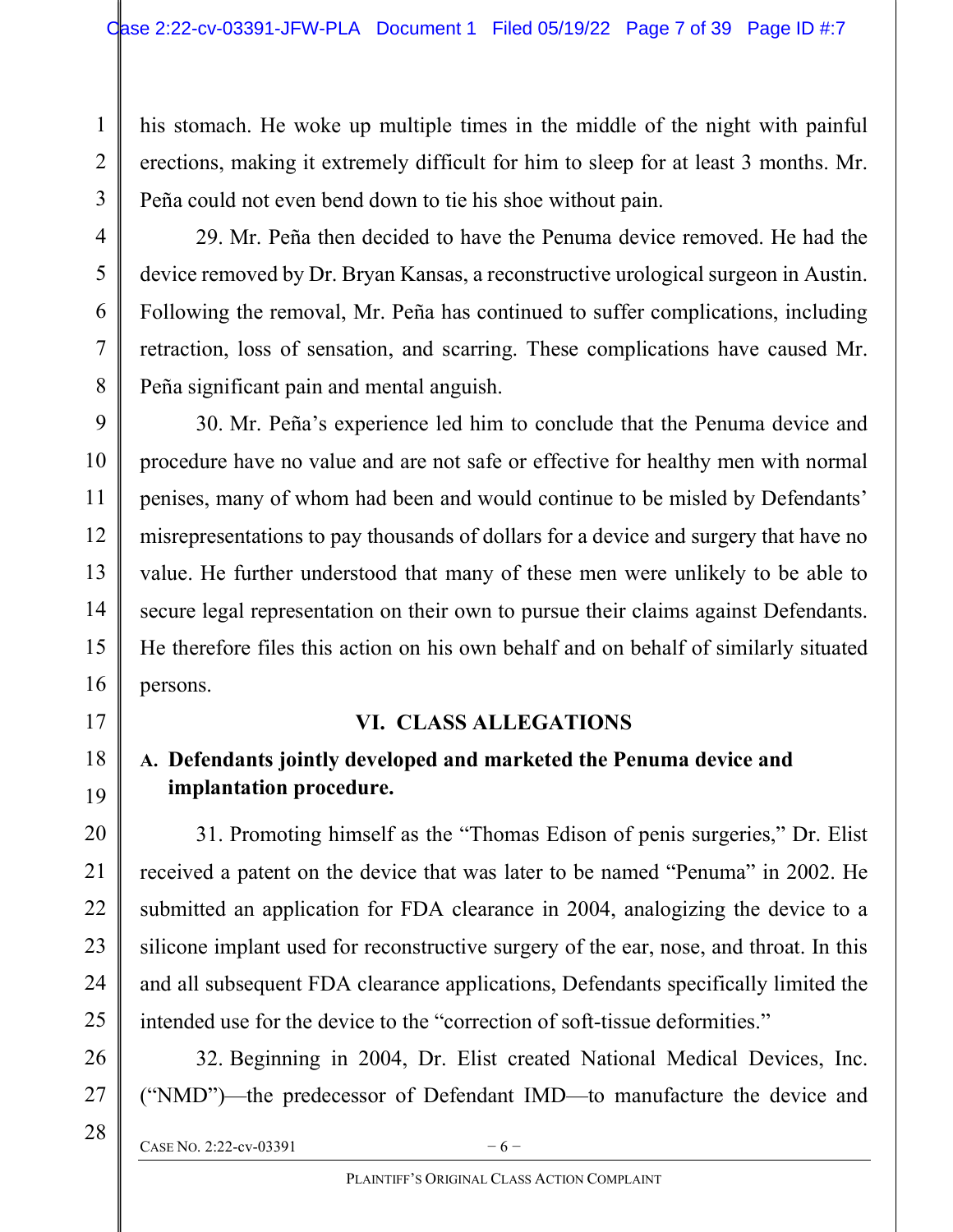serve as its exclusive distributor. Through NMD, Dr. Elist began marketing the device and offering surgical services to implant the device from his clinic in Beverly Hills.

33. In 2013, Dr. Elist renamed NMD "International Medical Devices, Inc." Dr. Elist is the President of IMD and owns 100% of IMD. His son, Jonathan Elist, is IMD's chief executive officer.

34. Dr. Elist subsequently created Menova to hold the intellectual property associated with his silicone penile implant device. On January 10, 2016, Menova applied for trademark registration for the "Penuma" mark with the United States Patent and Trademark Office ("USPTO"). On September 20, 2016, the USPTO issued a trademark for "Penuma." Since that time, Menova has owned the Penuma trademark and all intellectual property rights associated with the device. Dr. Elist is the president of Menova and owns 100% of Menova.

35. In May 2017, IMD entered into an agreement with Gesiva for the distribution of Penuma devices. Menova and Dr. Elist have authorized IMD and Gesiva to contract with approximately 12 urologists around the United States to perform hundreds of Penuma implantation procedures and use the Penuma trademark. Dr. Elist personally trains all urologists authorized to implant the Penuma.

36. Penuma's advertising claims that the device will make patients' penises longer. That is false. There is no evidence that the Penuma device makes patients' non-erect penises longer. Worse, Penuma's design results in patients' erect penises becoming *shorter* in most cases and in many cases disfigured. Defendants have known about these complications for at least over half a decade. In a 2015 post titled "My Elist Implant Experience," a former patient detailed his effort at seeking a refund from Dr. Elist after his "erect length" shrank between 1–1.5" post-surgery. He received no refund. Similar patient complaints were posted on the internet during

1

2

3

CASE NO. 2:22-cv-03391  $-7-$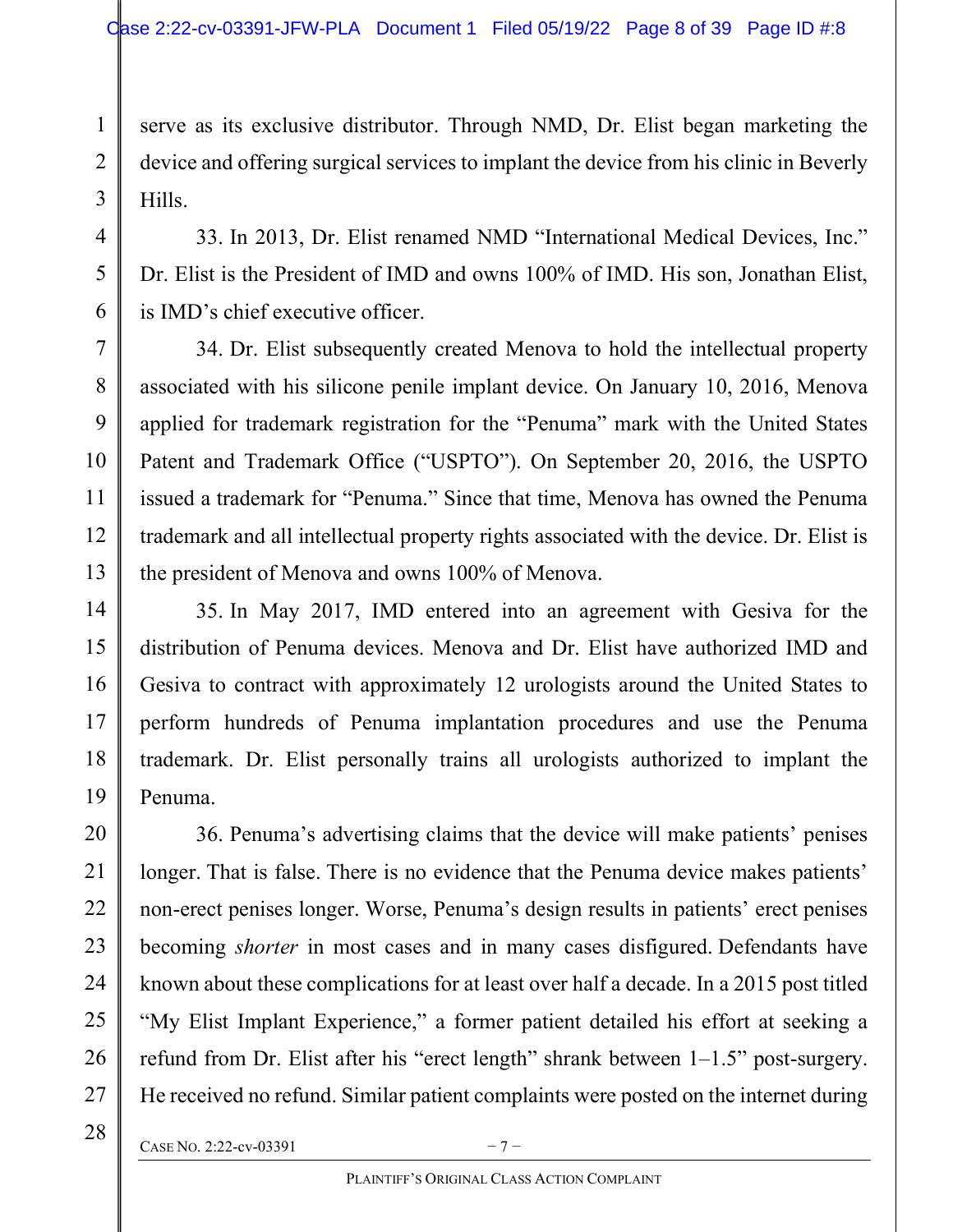the same timeframe. Instead of correcting his false and misleading claims, Dr. Elist responded to these complaints with cease-and-desist letters. Patient concerns regarding the Penuma were echoed by practitioners and academics as well. For example, a 2018 article published in the Journal of Sexual Medicine titled "Complications of Genital Enlargement Surgery" identified "major penile shortening and disabling curvature" as Penuma complications.

37. Instead of disclosing these material risks, Defendants directed consumers to a self-authored, and self-serving, Elist study from 2018 ("A Single-Surgeon Retrospective and Preliminary Evaluation of the Safety and Effectiveness of the Penuma Silicone Sleeve Implant for Elective Cosmetic Correction of the Flaccid Penis") throughout their marketing. This study, however, was not conducted according to scientific standards, and its unreliability has been noted in the medical literature. Drs. Kapadia, Olson, and Furr, among others, concluded that Dr. Elist's study failed to consider "long-term sequelae of such adverse events and implant removal, such as penile shortening, fibrosis, and sexual dysfunction."<sup>1</sup> Because "the infection and explantation rate may be higher than reported in this retrospective study due to incomplete cohort response to surveys,"<sup>2</sup> several urologists have cautioned that "rigorous investigation with accurate reporting of complications should be mandated before more men take on the physical, mental, and significant financial burden associated with subcutaneous silicone penile implants."<sup>3</sup> Defendants' marketing failed to disclose and actively concealed these facts from consumers.

25 26 27

28

1

2

3

4

5

6

7

8

9

10

11

12

13

14

15

16

17

18

19

20

21

22

23

24

<sup>2</sup> Olson, Management of infected Penuma implant: Case Report, 6 J. CASE REPORTS AND IMAGES IN UROLOGY  $1-3$ ,  $2$  (2021).

3 Hehemann at 543.

CASE NO. 2:22-cv-03391  $-8$  –

<sup>&</sup>lt;sup>1</sup> Hehemann, Penile Girth Enlargement Strategies: What's the Evidence?, 7 SEXUAL MEDICINE REVIEW 535–547, 542 (2019).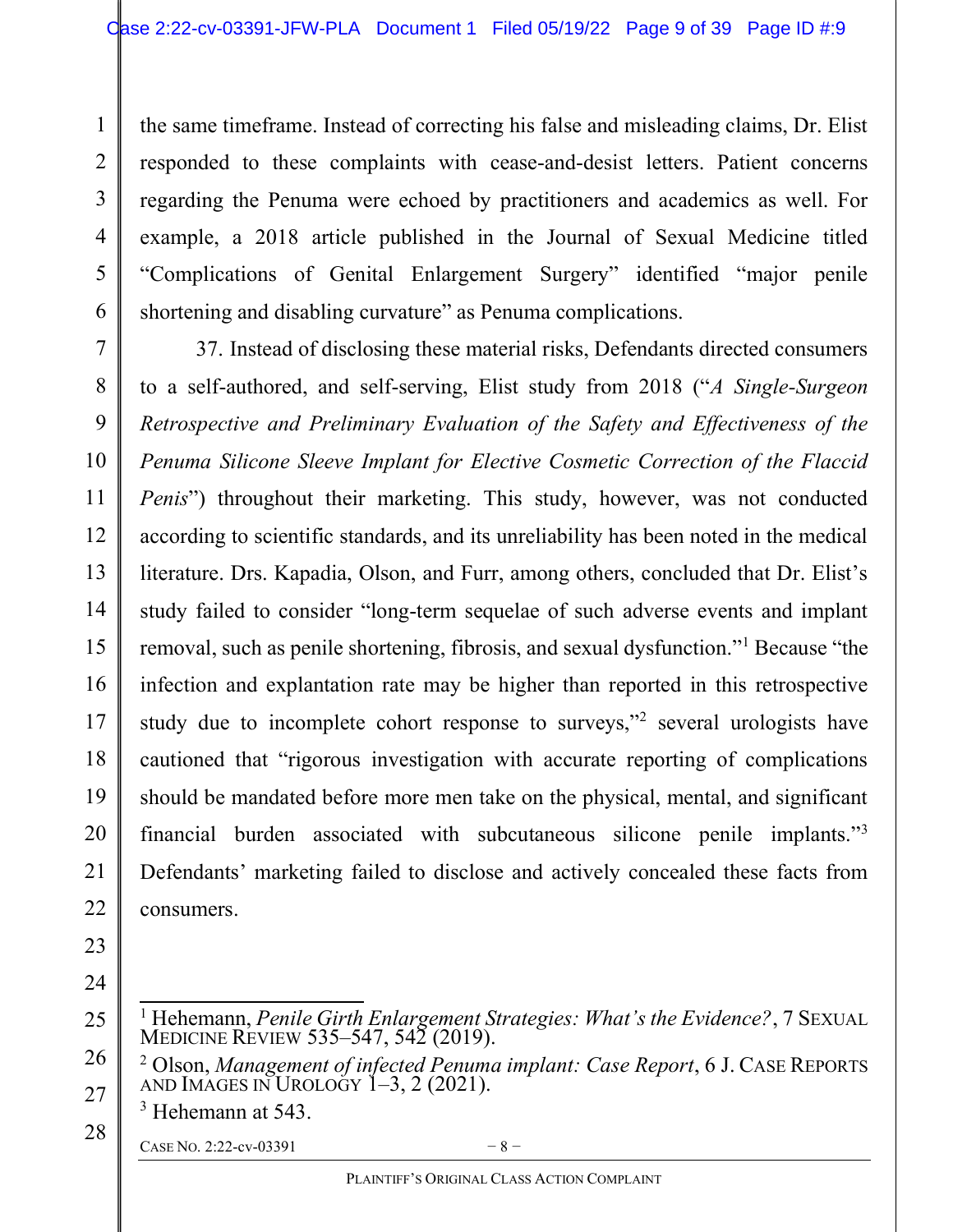### B. Penuma has been FDA-cleared only for cosmetic correction of deformities.

38. Because Penuma is a medical device, it is subject to the Medical Device Amendments of 1976 ("MDA") to the Food, Drug, and Cosmetic Act ("FDCA"). The MDA established three "classes" of medical devices: Class I, II, and III. "The three classes are based on the degree of control necessary to assure that the various types of devices are safe and effective."<sup>4</sup> A post-1976 medical device is automatically placed into Class III and is subject to premarket approval ("PMA") requirements, including the FDA's independent "scientific review to ensure the safety and effectiveness" of the device. The PMA process is highly rigorous, requiring manufacturers to submit detailed information regarding the safety and effectiveness of their devices. The FDA spends an average of 1,200 hours reviewing each submission.

39. Devices that were on the market before the MDA was enacted, however, are grandfathered in and are not required to go through the PMA process. Manufacturers seeking a less stringent review can thus avoid the FDA's thorough, scientific PMA process by showing that their devices are "substantially equivalent" to devices that were already on the market in 1976. This less rigorous "clearance" to market a device based on substantial equivalency to a pre-1976 device is known as the FDCA Section 510(k) Premarket Notification process (the "510(k) clearance" process).

40. Section 510(k) clearance allows device manufacturers, like Defendants, to submit a relatively short "summary" to the FDA describing how their medical devices are "substantially equivalent" to a pre-1976 device (the "predicate device"). The significant evidence needed to obtain full FDA approval of a medical device is

<sup>4</sup> U.S. Food and Drug Administration, PMA Approvals, available at https://www.fda.gov/medical-devices/device-approvals-denials-andclearances/pma-approvals (last visited August  $9'$ , 2021).

```
CASE NO. 2:22-cv-03391 -9 –
```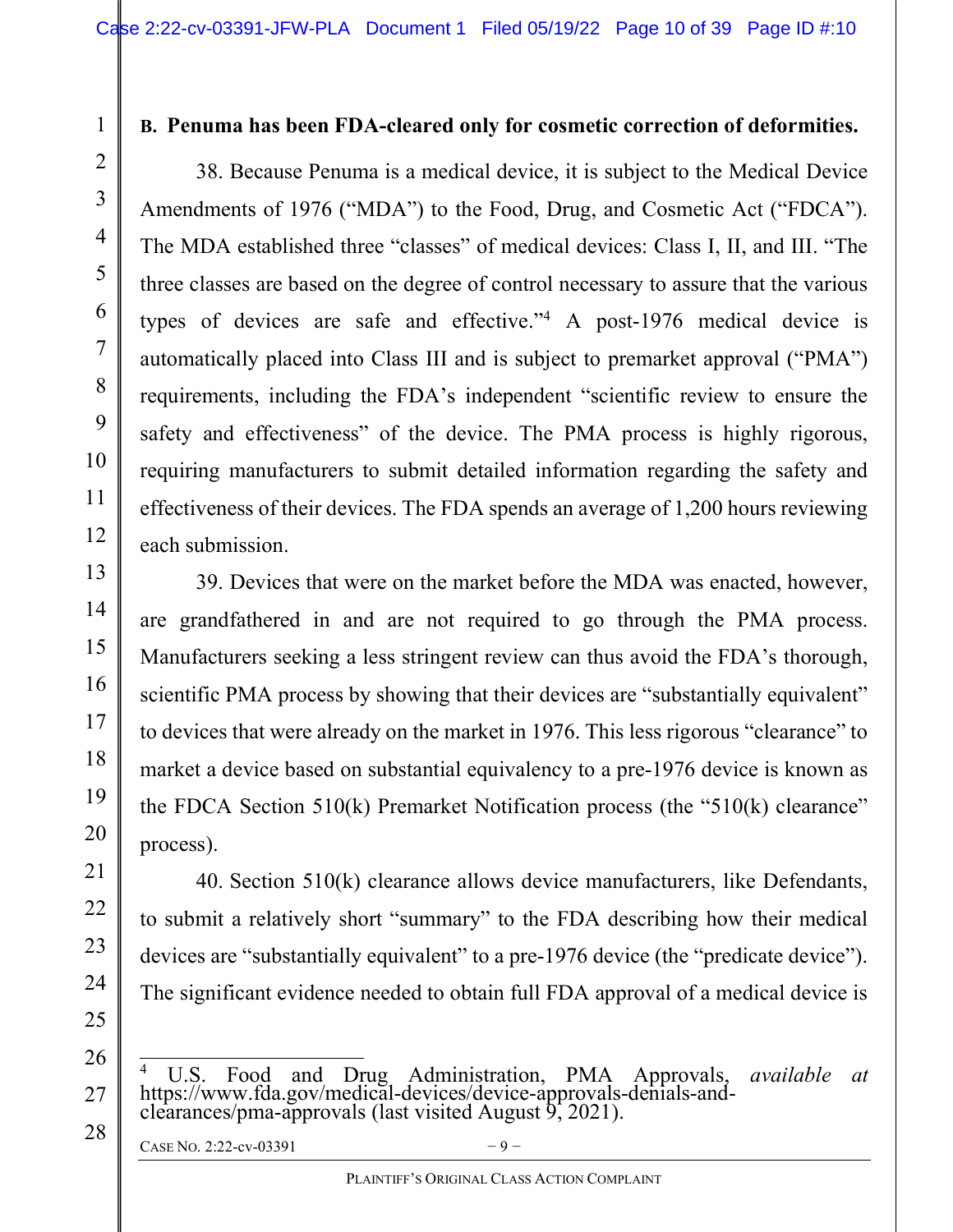not required when a medical device manufacturer instead applies for FDA "clearance" via the 510(k) process.

41. If the FDA determines that a device is "substantially equivalent" for the indicated uses to a pre-1976 device, manufacturers may obtain a fast-tracked 510(k) clearance to market the device while avoiding rigorous PMA testing for safety and effectiveness. 510(k) clearance is limited, however, to authorization to market the device *for the indicated uses*. In submitting a  $510(k)$  clearance application, the manufacturer must identify the device's intended use. This intended use must match the intended use of the pre-1976 device to which the manufacturer claims "substantial equivalency." See 21 C.F.R. § 807.81(a)(ii). If a major change or modification of the intended use is identified, the 510(k) clearance process is unavailable, and the device must go through the full PMA process instead. Id.

42. On or about September 1, 2004, National Medical Devices, Inc. (the predecessor to IMD) submitted its "Silicone Block" for Section 510(k) premarket notification of intent to market the device. National Medical Devices, Inc. submitted that the implant was substantially equivalent to an "ear, nose and throat synthetic polymer material," which is regulated as a Class II Device under 21 CFR § 874.3620, which provides:

> Ear, nose, and throat synthetic polymer material is a device material that is intended to be implanted for use as a spaceoccupying substance in the reconstructive surgery of the head and neck. The device is used, for example, in augmentation rhinoplasty and in tissue defect closures in the esophagus. The device is shaped and formed by the surgeon to conform to the patient's needs. This generic type of device is made of material such as polyamide mesh or foil and porous polyethylene.

28

1

2

3

4

CASE NO. 2:22-cv-03391  $-10$  –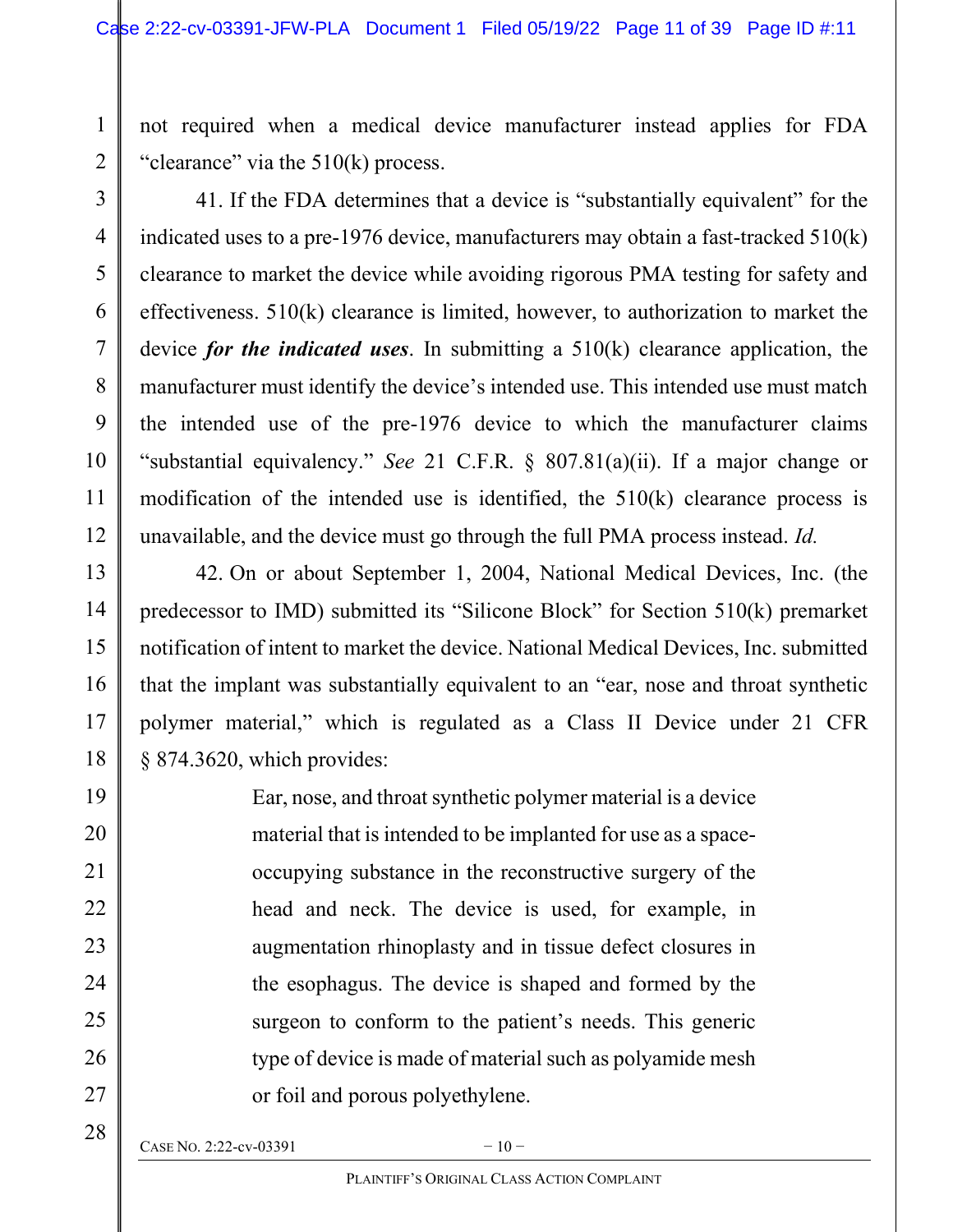On October 25, 2004, the FDA granted 510(k) clearance to the Silicone Block that "is intended for use in the cosmetic correction of soft tissue deformities, and is contoured at the surgeon's discretion to create a custom implant to aid in the reconstruction process." (Emphasis added.)

43. Due to certain design changes to Dr. Elist's penile implant device, on December 20, 2016, Defendants caused International Medical Devices, Inc. ("IMD")—the successor to National Medical Devices—to submit a second Section 510(k) premarket notification for a "Pre-Formed Penile Silicone Block." This application identified National Medical Device's Silicone Block, which had been cleared in 2004 based on its asserted similarity to an ear, nose, and throat reconstructive implant, as the predicate device to which IMD's Pre-Formed Penile Silicone Block was "substantially equivalent." The FDA granted 510(k) clearance on February 1, 2017, describing the "Indications for Use" as follows: "Pre-Formed Penile Silicone Block is intended for use in the cosmetic correction of soft tissue deformities, and is contoured at the surgeon's discretion to create a custom implant." Following certain additional design changes, on December 19, 2018, IMD again applied for Section  $510(k)$  premarket notification. Again, the FDA's  $510(k)$ clearance, dated January 23, 2019, identified the exact same "Indications for Use," *i.e.*, limited to "use in the cosmetic correction of soft tissue deformities."

44. Despite these clear limitations to the uses for which the device is FDAcleared, Defendants regularly misrepresent Penuma as safe and effective and FDAcleared for cosmetic enlargement of normal penises.

45. Penile soft tissue deformities, including Peyronie's disease, congenital micropenis, and congenital ventral curvature, are serious medical conditions that can cause significant pain and prevent men from having sexual intercourse, in addition to shortening the penis. These deformities are rare, with Peyronie's affecting

1

2

3

4

5

6

7

8

9

10

11

12

13

14

15

16

17

18

19

20

21

22

23

24

25

26

27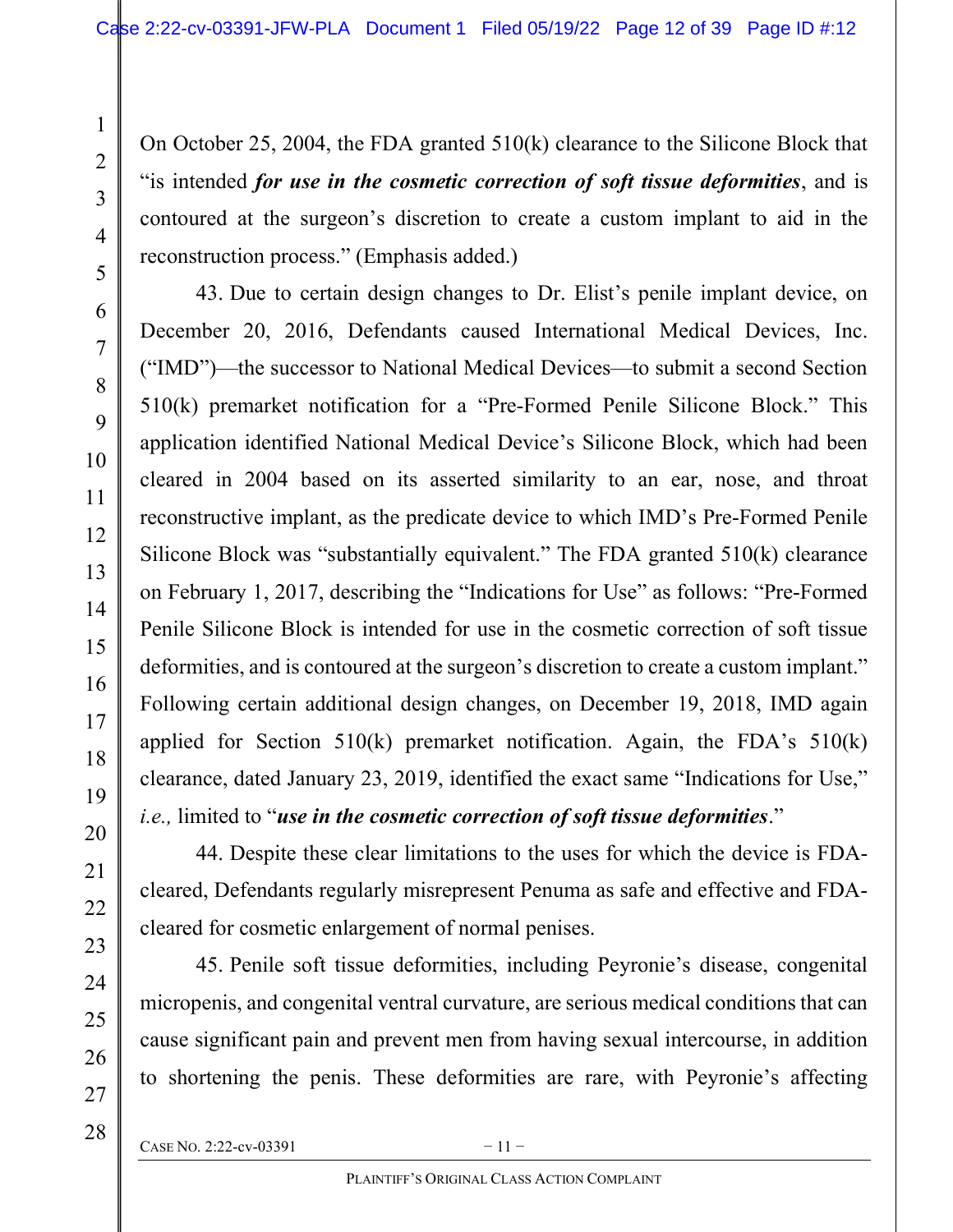approximately 10% of men over 40, and congenital ventral curvature and congenital micropenis affecting less than 1% and 0.6% of the population, respectively. The market for a device limited to "use in the cosmetic correction of soft tissue deformities" is therefore relatively small.

46. A much larger market, however, exists for the cosmetic enhancement of penis size in men with normal penises. Many healthy men with normal penises desire larger penises for cosmetic reasons or to improve their sense of sexual selfconfidence. This market, for which Penuma is *neither safe and effective nor FDA*cleared, is potentially worth millions.

47. Seeking to capitalize on this larger, more lucrative market, Defendants regularly falsely and misleadingly represent that Penuma is safe, effective, and FDAcleared for "cosmetic enhancement" and advertise it as a penis enlargement device. In fact, Penuma is not safe and effective for use as a penis enlargement device and has not been FDA-cleared for such use. Defendants regularly fail to disclose and actively conceal these facts from consumers.

48. Defendants market Penuma on Dr. Elist's personal website, https://www.drelist.com/, as well as at http://www.penuma.com. Defendants advertise Penuma at www.penuma.com as a "Penis Enhancement Implant for Men." The same website claims that Penuma is "the first FDA-cleared penile implant for cosmetic enhancement." The website also claims that Penuma will cause "[s]ignificant, permanent cosmetic enhancements to the penis." The website is intended to and does cause a reasonable consumer to believe, falsely, that Penuma is safe and effective and FDA-cleared for cosmetic enlargement of normal penises in healthy men. Nothing on the website discloses that Penuma is FDA-cleared only for use in the cosmetic correction of soft tissue deformities. Defendants have made these material misrepresentations and omissions consistently since at least 2017, and they continue to do so as of the date of the filing of this Complaint.

27

1

2

3

4

5

6

7

8

9

10

11

12

13

14

15

16

17

18

19

20

21

22

23

24

25

26

CASE NO. 2:22-cv-03391  $-12$  –

<sup>28</sup>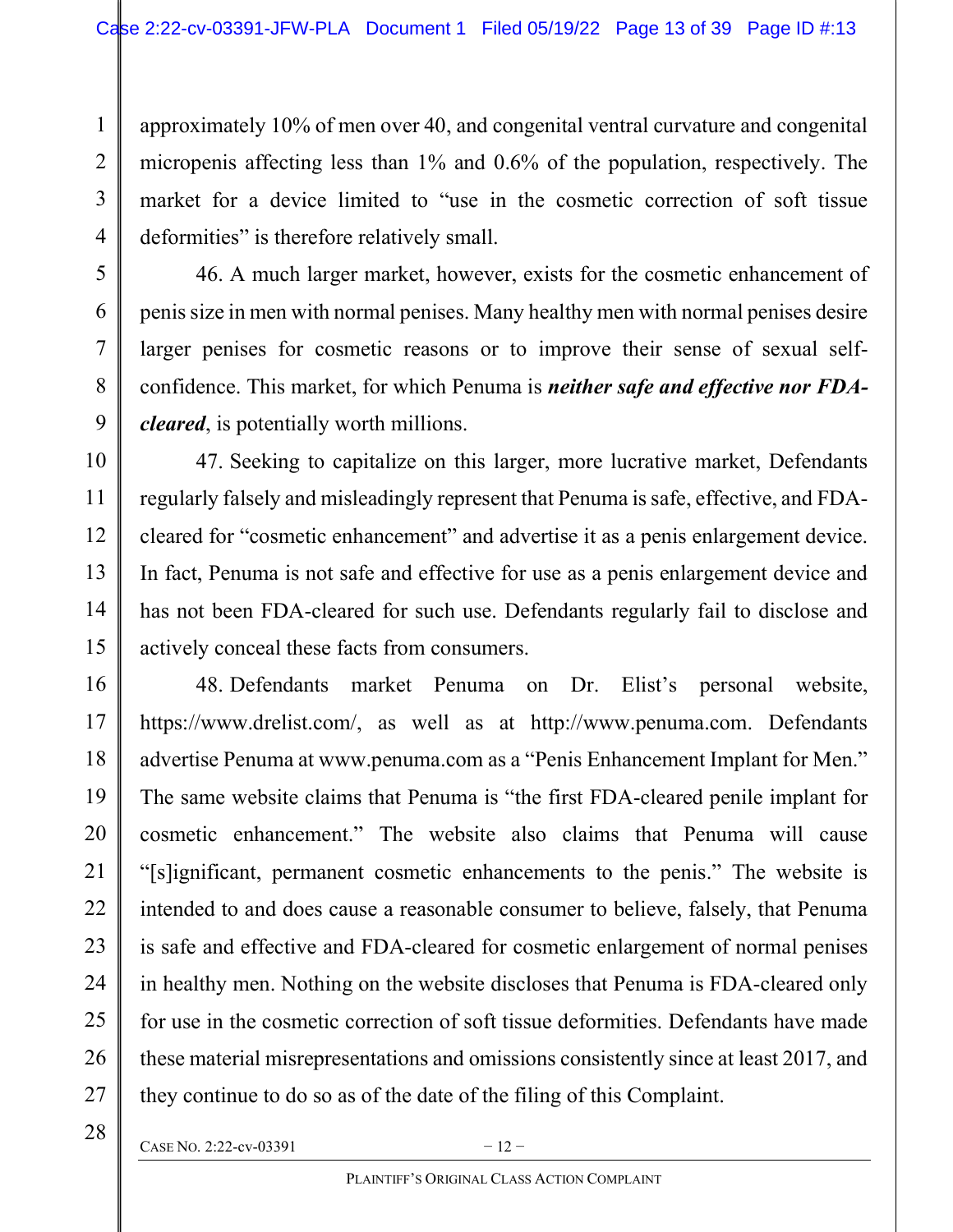49. Defendants similarly market Penuma on Dr. Elist's website as "the first FDA-cleared penile implant for cosmetic enhancement." The website's tab identifies Dr. Elist as performing "Penile Enlargement Surgery" and urges men to "Enhance and enlarge the length, girth, and size of your penis."

# **PENILE ENLARGEMENT**

Surgery

Enhance and enlarge the length, girth, and size of your penis. Looks, feels, and functions just like nature intended - just significantly larger.

Figure 1: www.drelist.com

50. Gesiva's website similarly misrepresents that Penuma is "FDA-cleared for cosmetic enhancement." See Gesiva Medical, Penis Enlargement Surgery: Cost and Risk, available at https://www.gesiva.com/2019/12/penis-enlargement-surgerycost-and-risk/.

51. Defendants have been making these same misrepresentations for over half a decade, at least:

CASE NO. 2:22-cv-03391  $-13-$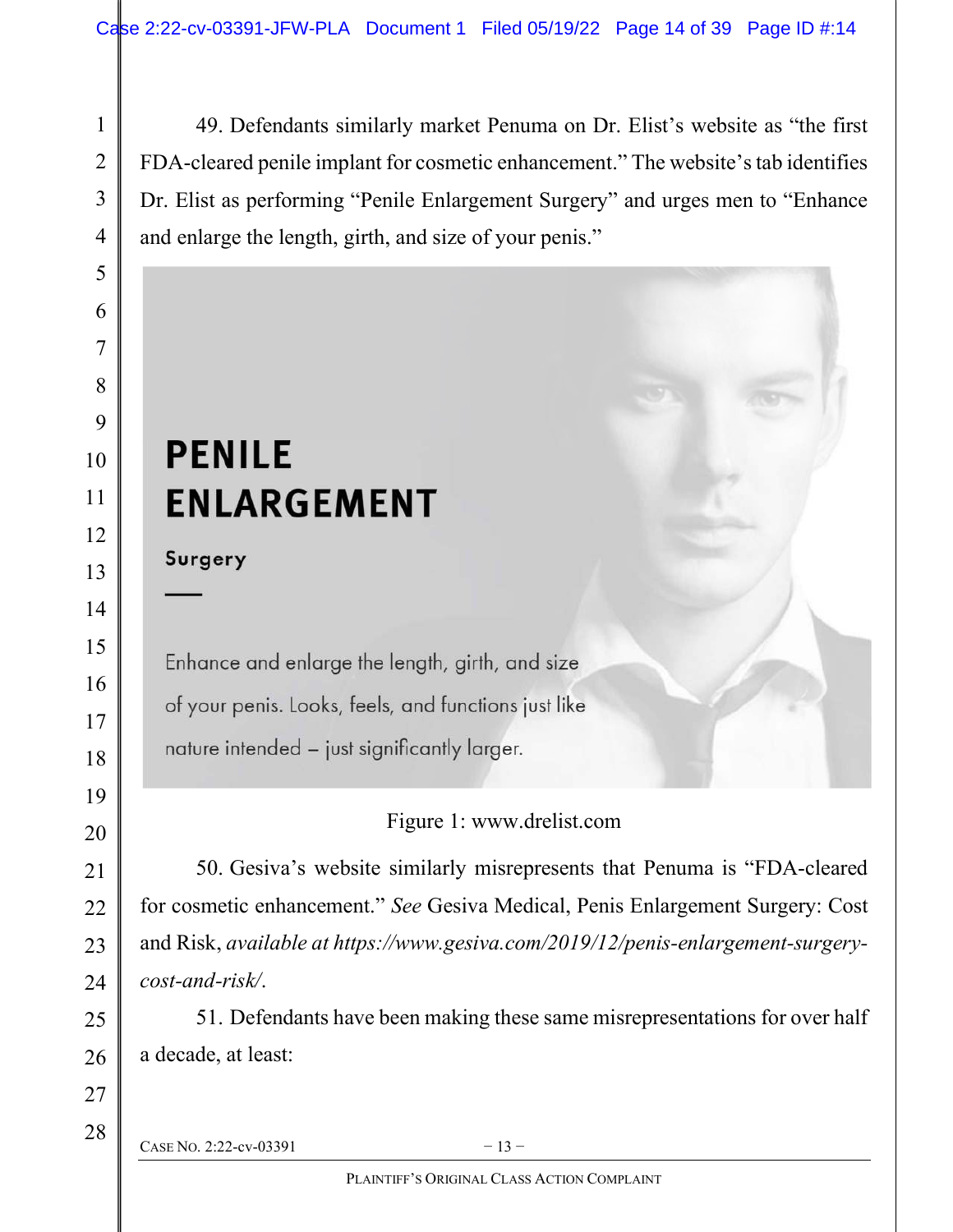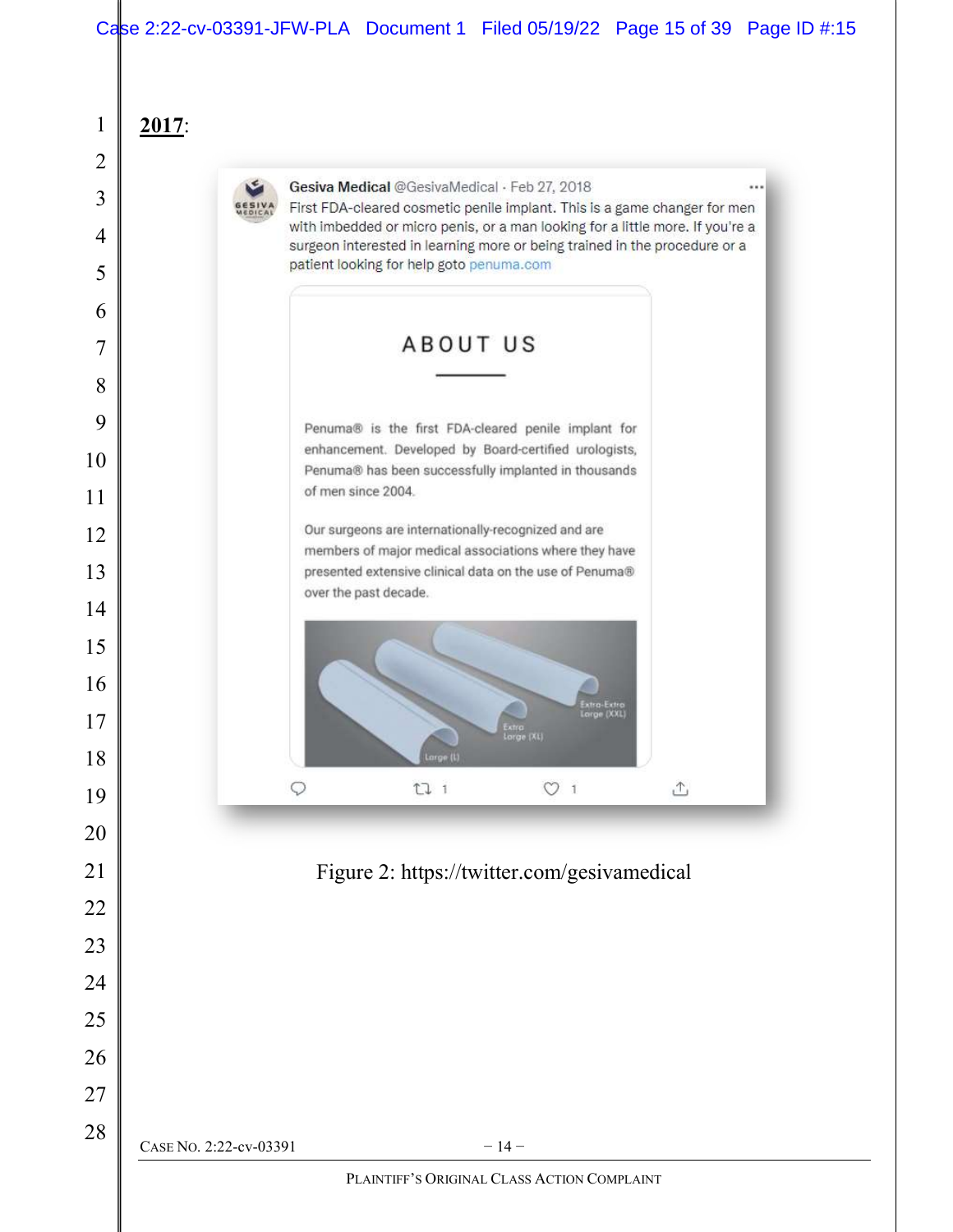# Case 2:22-cv-03391-JFW-PLA Document 1 Filed 05/19/22 Page 16 of 39 Page ID #:16

|                                                                                                     | <b>ADVANTAGES</b>                                                                                                               |
|-----------------------------------------------------------------------------------------------------|---------------------------------------------------------------------------------------------------------------------------------|
|                                                                                                     |                                                                                                                                 |
|                                                                                                     |                                                                                                                                 |
|                                                                                                     | PENUMA® IS THE FIRST FDA-CLEARED PENILE IMPLANT FOR ENHANCEMENT.                                                                |
|                                                                                                     | KEY IMPLANT AND OPERATIVE/POST-OPERATIVE FEATURES INCLUDE:                                                                      |
|                                                                                                     |                                                                                                                                 |
| <b>Implant Features</b>                                                                             | <b>Operative and Post-Operative Features</b>                                                                                    |
|                                                                                                     |                                                                                                                                 |
| Significant, permanent enhancements<br>$\rightarrow$                                                | Short, outpatient procedure (i.e., 45-60<br>$\rightarrow$                                                                       |
| to the penis                                                                                        | minutes)                                                                                                                        |
| Natural Looking<br>$\rightarrow$                                                                    | No incisions or scar formation on the<br>$\,$<br>penis                                                                          |
| Reversible<br>s.                                                                                    | Short recovery time (i.e., patient return                                                                                       |
| > No interference with penile function                                                              | > to routine daily activities within 2-4<br>days)                                                                               |
| No blockage of, or interference with, the<br>$\rightarrow$<br>urethra (e.g., for future cystoscopy) | Strong track record of effectiveness and<br>$\,$<br>patient and partner satisfaction                                            |
| Implant is contoured by the surgeon to<br>$\rightarrow$<br>your individual size                     | Low adverse event rate on par with<br>> silicone implants for other anatomical                                                  |
| Manufactured in the US by an ISO-<br>$\rightarrow$<br>certified, FDA-registered facility            | regions (e.g., calf, buttock, chin)                                                                                             |
|                                                                                                     | Can be performed before or after a<br>penile prosthesis procedure for the<br>$\rightarrow$<br>treatment of erectile dysfunction |
|                                                                                                     |                                                                                                                                 |
|                                                                                                     |                                                                                                                                 |
|                                                                                                     | Figure 3: https://web.archive.org/web/20180626111235/http://www.penuma.com/                                                     |
|                                                                                                     |                                                                                                                                 |
|                                                                                                     |                                                                                                                                 |
|                                                                                                     |                                                                                                                                 |
| CASE No. 2:22-cv-03391                                                                              | $-15-$                                                                                                                          |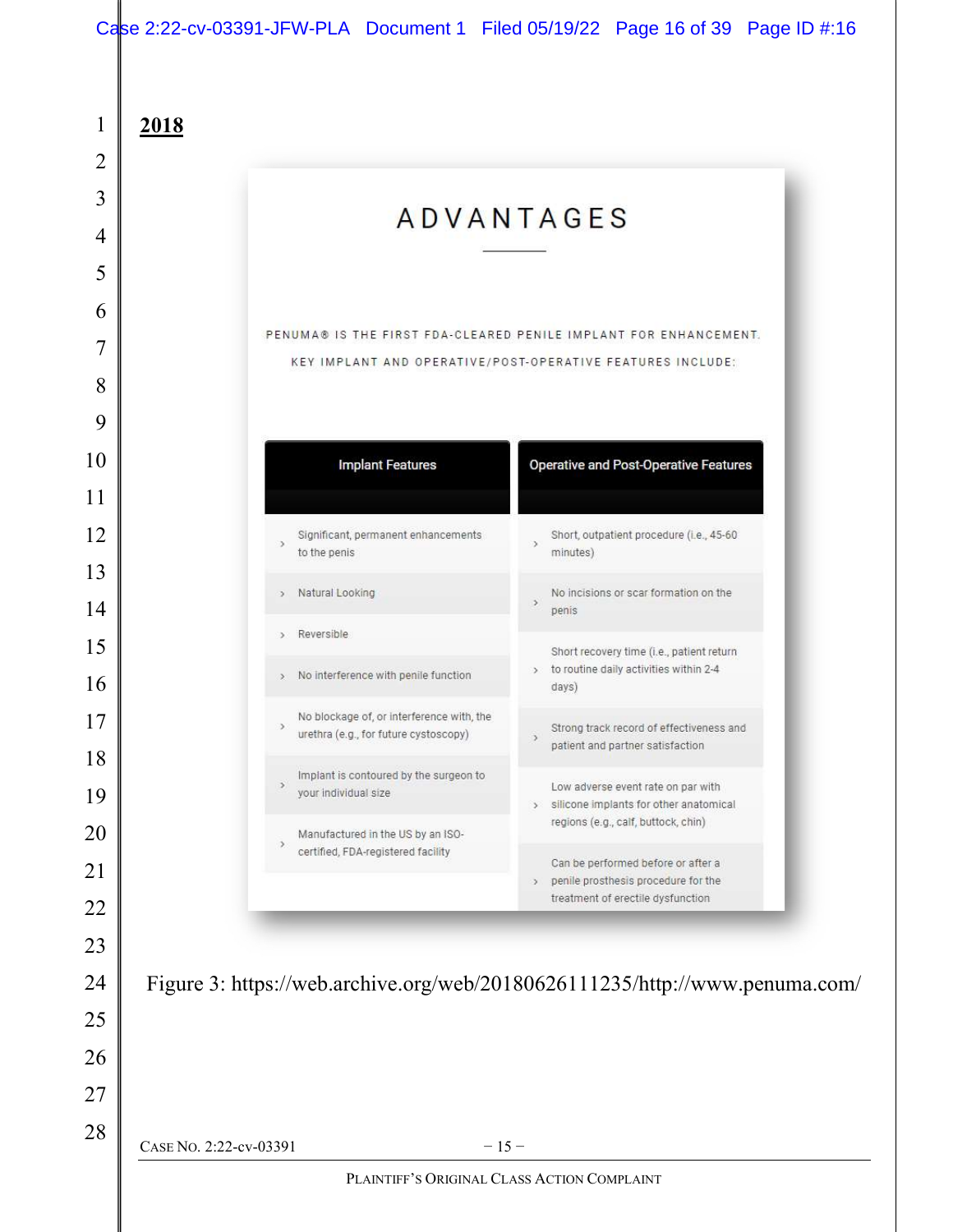### Case 2:22-cv-03391-JFW-PLA Document 1 Filed 05/19/22 Page 17 of 39 Page ID #:17

#### 1 **FEATURES OF** 2 THE PENUMA<sup>®</sup> IMPLANT 3 The Penuma® Implant is designed to offer natural and aesthetic looking enhancements. This implant is done exclusively by Dr. Elist and on a limited basis 4 by a select group of top surgeons across the US. The features of the Penuma® Implant include: 5 • Enhanced and natural feel and appearance 6 Potential increases in penis width and flaccid length **Permanent results** 7 Reversible at any time 8 No interference with normal penis function • Completely customizable implant to perfectly suit your needs 9 • Made of medical grade silicone, that is soft and feels natural but does not have a gel core (like many breast implants) 10 11 Figure 4: https://web.archive.org/web/20201001025806/https://www.drelist.com/penile-12 procedures/penuma-implant/ 13 14 2019: 15 16 17 **PENILE** 18 **ENLARGEMENT** 19 Surgery 20 Enhance and enlarge the length, girth, and size of your penis. Looks, feels, and functions just like 21 nature intended - just significantly larger. 22 Learn More | Gallery 23 24 25 26 27 Figure 5: https://web.archive.org/web/20190714095548/https://www.drelist.com/ 28 CASE NO. 2:22-cv-03391  $-16$  –

PLAINTIFF'S ORIGINAL CLASS ACTION COMPLAINT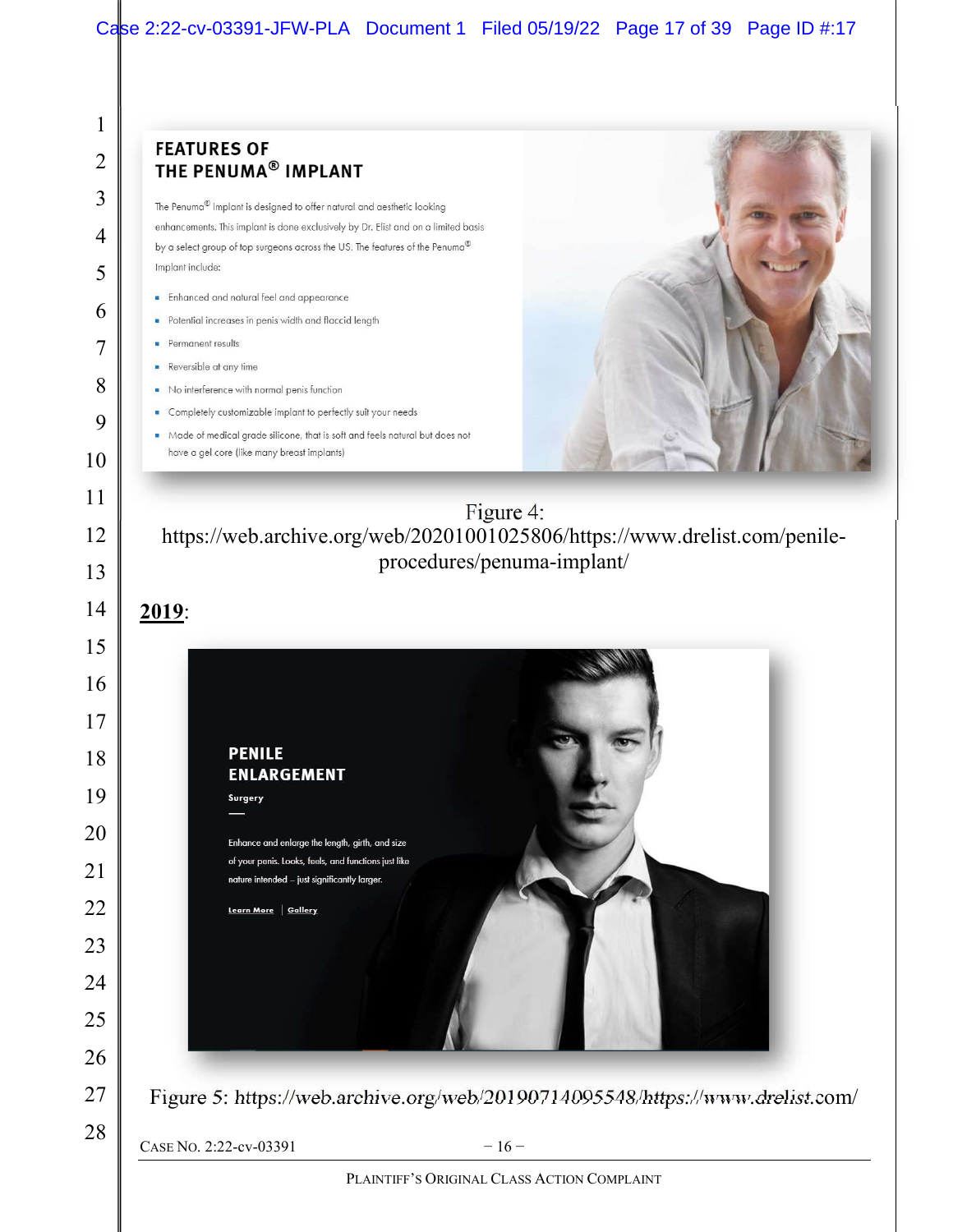|                                                                | <b>ADVANTAGES</b>                                                                                                                    |
|----------------------------------------------------------------|--------------------------------------------------------------------------------------------------------------------------------------|
|                                                                |                                                                                                                                      |
|                                                                |                                                                                                                                      |
|                                                                | PENUMA® IS THE FIRST 510(K)-CLEARED PENILE IMPLANT FOR<br>COSMETIC ENHANCEMENT.                                                      |
|                                                                | KEY IMPLANT AND OPERATIVE/POST-OPERATIVE FEATURES INCLUDE:                                                                           |
|                                                                |                                                                                                                                      |
|                                                                |                                                                                                                                      |
| <b>Implant Features</b>                                        | Operative and Post-Operative Features                                                                                                |
|                                                                | Short, outpatient procedure (i.e., 45-60                                                                                             |
| Significant, permanent cosmetic<br>enhancements to the penis   | $\mathcal{F}$<br>minutes)                                                                                                            |
| Natural Looking<br>$\mathcal{F}$                               | No incisions or scar formation on the<br>$\mathcal{S}$<br>penis                                                                      |
| Reversible<br>$\geq$                                           | Short recovery time (i.e., patient return                                                                                            |
| > No interference with penile function                         | > to routine daily activities within 2-4<br>days)                                                                                    |
| No blockage of, or interference with, the                      | Strong track record of effectiveness and<br>y                                                                                        |
| $\lambda$<br>urethra (e.g., for future cystoscopy)             | patient and partner satisfaction                                                                                                     |
| Implant is contoured by the surgeon to<br>your individual size | Low adverse event rate on par with<br>silicone implants for other anatomical<br>$\mathcal{I}$<br>regions (e.g., calf, buttock, chin) |
| Manufactured in the US by an ISO-                              | Can be performed before or after a                                                                                                   |
| certified, FDA-registered facility                             | penile prosthesis procedure for the<br>$\mathbf{r}$<br>treatment of erectile dysfunction                                             |
|                                                                |                                                                                                                                      |
|                                                                |                                                                                                                                      |
|                                                                | Figure 6: https://web.archive.org/web/20190609121832/https://www.penuma.com/                                                         |
|                                                                |                                                                                                                                      |
|                                                                |                                                                                                                                      |
|                                                                |                                                                                                                                      |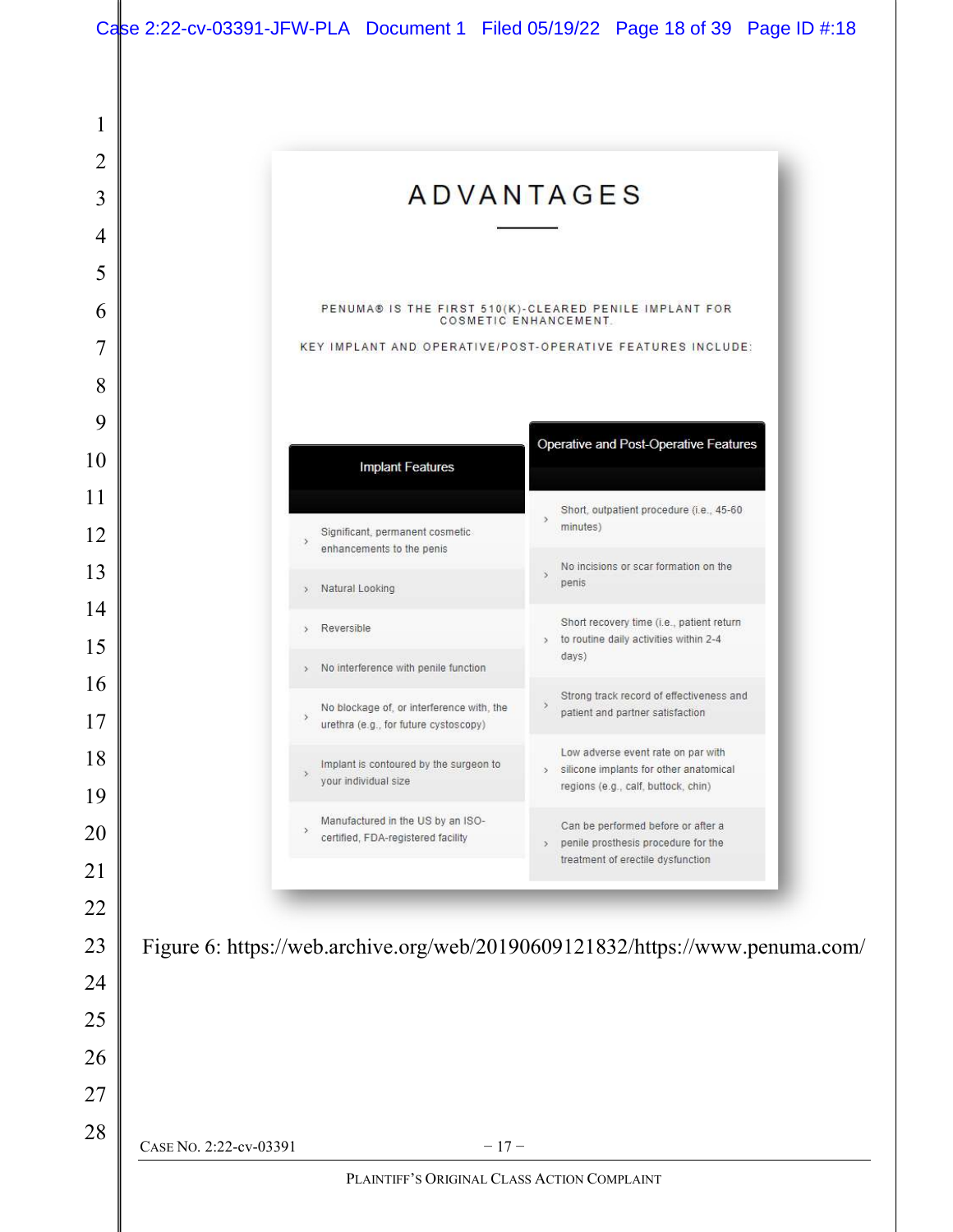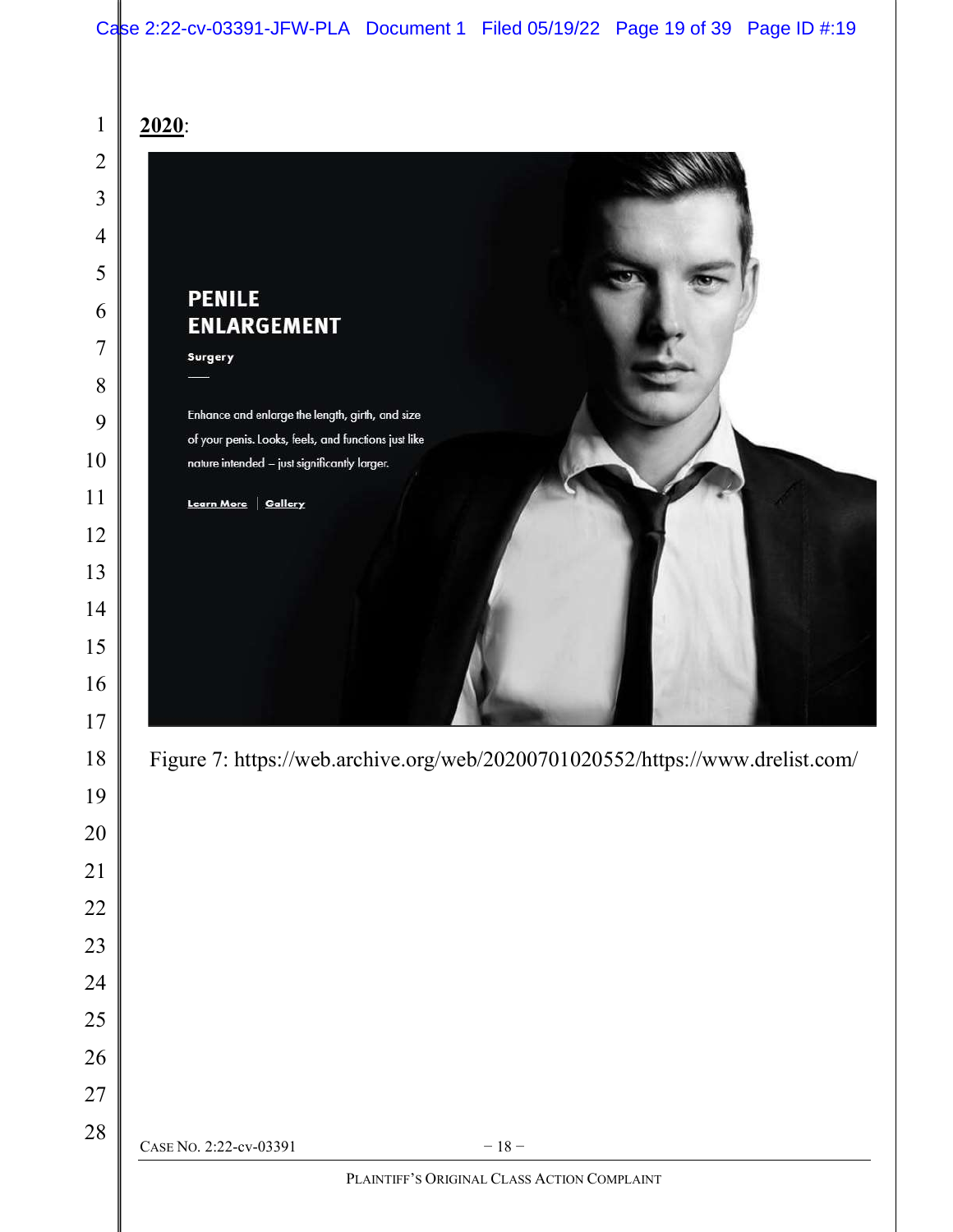|                                                                              | <b>ADVANTAGES</b>                                                                  |                       |                                                                                     |  |
|------------------------------------------------------------------------------|------------------------------------------------------------------------------------|-----------------------|-------------------------------------------------------------------------------------|--|
|                                                                              |                                                                                    |                       |                                                                                     |  |
|                                                                              |                                                                                    |                       |                                                                                     |  |
|                                                                              |                                                                                    |                       |                                                                                     |  |
|                                                                              | PENUMA® IS THE FIRST 510(K)-CLEARED PENILE IMPLANT FOR                             | COSMETIC ENHANCEMENT. |                                                                                     |  |
|                                                                              | KEY IMPLANT AND OPERATIVE/POST-OPERATIVE FEATURES INCLUDE:                         |                       |                                                                                     |  |
|                                                                              |                                                                                    |                       |                                                                                     |  |
|                                                                              |                                                                                    |                       | Operative and Post-Operative Features                                               |  |
|                                                                              | <b>Implant Features</b>                                                            |                       |                                                                                     |  |
|                                                                              | Significant, permanent cosmetic                                                    | minutes)              | Short, outpatient procedure (i.e., 45-60                                            |  |
|                                                                              | enhancements to the penis                                                          |                       | No incisions or scar formation on the                                               |  |
| Natural Looking<br>$\mathcal{F}$                                             |                                                                                    | penis                 |                                                                                     |  |
| Reversible<br>$\mathcal{P}$                                                  |                                                                                    | $\sum_{i=1}^{n}$      | Short recovery time (i.e., patient return<br>to routine daily activities within 2-4 |  |
| $\rightarrow$                                                                | No interference with penile function                                               | days)                 |                                                                                     |  |
| $\,$                                                                         | No blockage of, or interference with, the<br>urethra (e.g., for future cystoscopy) | $\rightarrow$         | Strong track record of effectiveness and<br>patient and partner satisfaction.       |  |
| $\rightarrow$                                                                | Implant is contoured by the surgeon to                                             |                       | Low adverse event rate on par with<br>> silicone implants for other anatomical      |  |
|                                                                              | your individual size                                                               |                       | regions (e.g., calf, buttock, chin)                                                 |  |
| э                                                                            | Manufactured in the US by an ISO-<br>certified, FDA-registered facility            |                       | Can be performed before or after a<br>penile prosthesis procedure for the           |  |
|                                                                              |                                                                                    |                       | treatment of erectile dysfunction                                                   |  |
|                                                                              |                                                                                    |                       |                                                                                     |  |
| Figure 8: https://web.archive.org/web/20190609121832/https://www.penuma.com/ |                                                                                    |                       |                                                                                     |  |
|                                                                              |                                                                                    |                       |                                                                                     |  |
|                                                                              |                                                                                    |                       |                                                                                     |  |
|                                                                              |                                                                                    |                       |                                                                                     |  |
|                                                                              |                                                                                    |                       |                                                                                     |  |
|                                                                              |                                                                                    |                       |                                                                                     |  |
|                                                                              |                                                                                    |                       |                                                                                     |  |
|                                                                              |                                                                                    |                       |                                                                                     |  |
|                                                                              |                                                                                    |                       |                                                                                     |  |
| CASE No. 2:22-cv-03391                                                       | $-19-$<br>PLAINTIFF'S ORIGINAL CLASS ACTION COMPLAINT                              |                       |                                                                                     |  |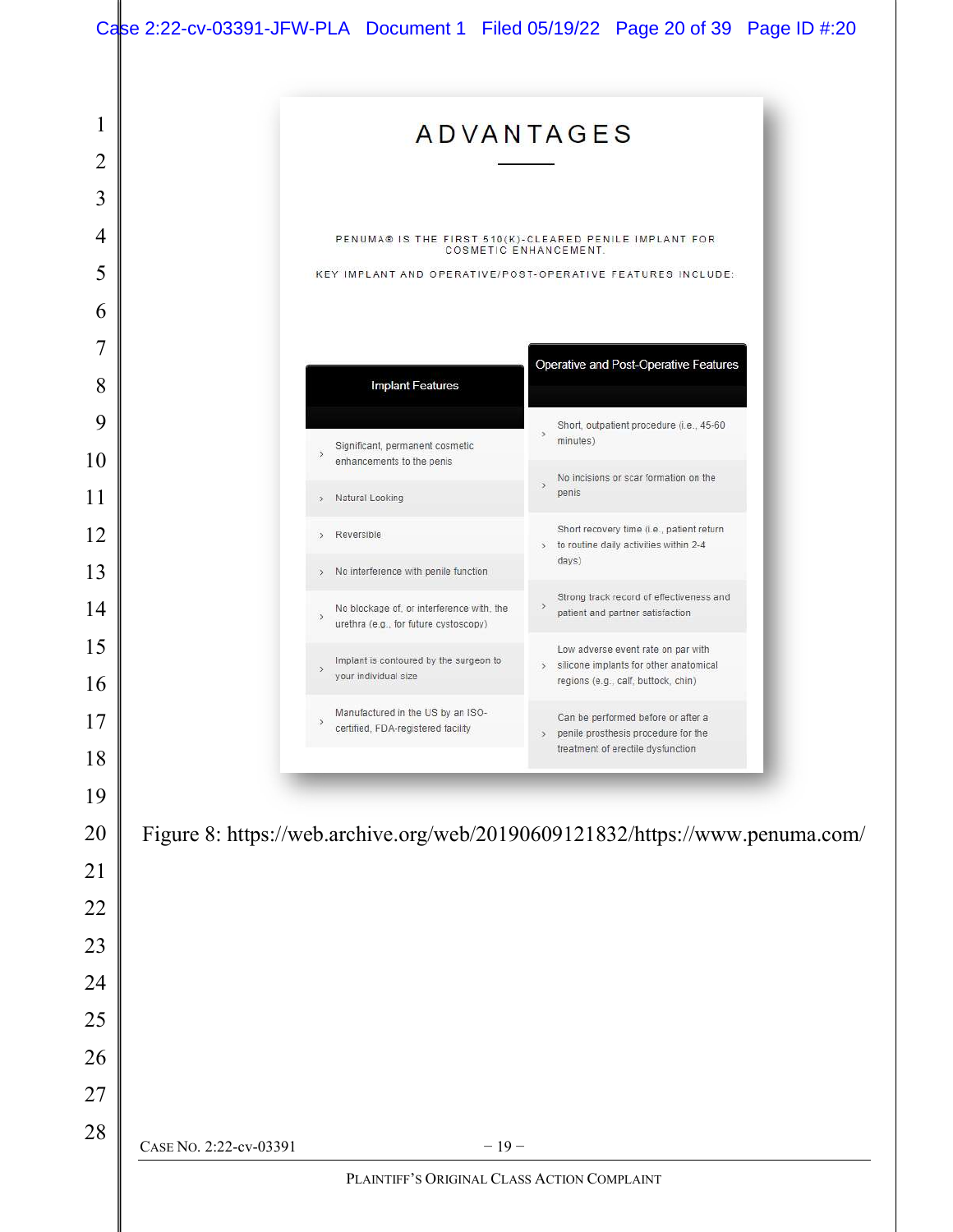| $\mathbf{1}$   | 2021:                                                                                                                                                   |                                                                                                                             |  |  |
|----------------|---------------------------------------------------------------------------------------------------------------------------------------------------------|-----------------------------------------------------------------------------------------------------------------------------|--|--|
| $\overline{2}$ |                                                                                                                                                         |                                                                                                                             |  |  |
| 3              |                                                                                                                                                         |                                                                                                                             |  |  |
| 4              |                                                                                                                                                         |                                                                                                                             |  |  |
| 5              | <b>PENILE</b>                                                                                                                                           |                                                                                                                             |  |  |
| 6              | ENLARGEMENT                                                                                                                                             |                                                                                                                             |  |  |
| 7              | Surgery                                                                                                                                                 |                                                                                                                             |  |  |
| 8              | Enhance and enlarge the length, girth, and size<br>of your penis. Looks, feels, and functions just like<br>nature intended - just significantly larger. |                                                                                                                             |  |  |
| 9              | Learn More   Gallery                                                                                                                                    |                                                                                                                             |  |  |
| 10             |                                                                                                                                                         |                                                                                                                             |  |  |
| 11             |                                                                                                                                                         |                                                                                                                             |  |  |
| 12             |                                                                                                                                                         |                                                                                                                             |  |  |
| 13             |                                                                                                                                                         |                                                                                                                             |  |  |
| 14             | Figure 9: https://www.drelist.com/<br>Advantages Of The Penuma <sup>®</sup> Implant                                                                     |                                                                                                                             |  |  |
| 15             |                                                                                                                                                         |                                                                                                                             |  |  |
| 16             |                                                                                                                                                         |                                                                                                                             |  |  |
| 17             |                                                                                                                                                         | Penuma® is the first 510(K)-cleared penile implant for cosmetic enhancement. Key implant and<br>procedure features include: |  |  |
| 18             |                                                                                                                                                         |                                                                                                                             |  |  |
| 19             | <b>Implant Features</b>                                                                                                                                 | <b>Procedure Features</b>                                                                                                   |  |  |
| 20             | Significant, permanent cosmetic enhancements to the penis<br>G                                                                                          | Short, outpatient procedure (45-60 minutes)<br>o                                                                            |  |  |
| 21             | Natural looking and reversible<br>O<br>No interference with penile function<br>ల                                                                        | $\circ$<br>No incisions or scar formation on the penis<br>o<br>Short recovery time (patient can return to routine daily     |  |  |
| 22             | No blockage of, or interference with, the urethra (e.g., for<br>಄<br>future cystoscopy)                                                                 | activities within 2-4 days)<br>Ø<br>Strong track record of effectiveness and patient and partner                            |  |  |
| 23             | Implant is contoured by the physician to your individual size<br>O                                                                                      | satisfaction                                                                                                                |  |  |
| 24             | Manufactured in the US by an ISO-certified, FDA-registered<br>facility                                                                                  | Low adverse event rate on par with silicone implants for other<br>anatomical regions (e.g., calf, buttock, chin)            |  |  |
| 25             |                                                                                                                                                         |                                                                                                                             |  |  |
| 26             |                                                                                                                                                         | Figure 10: https://penuma.com/                                                                                              |  |  |
| 27             |                                                                                                                                                         |                                                                                                                             |  |  |
| 28             | CASE No. 2:22-cv-03391                                                                                                                                  | $-20-$                                                                                                                      |  |  |
|                |                                                                                                                                                         |                                                                                                                             |  |  |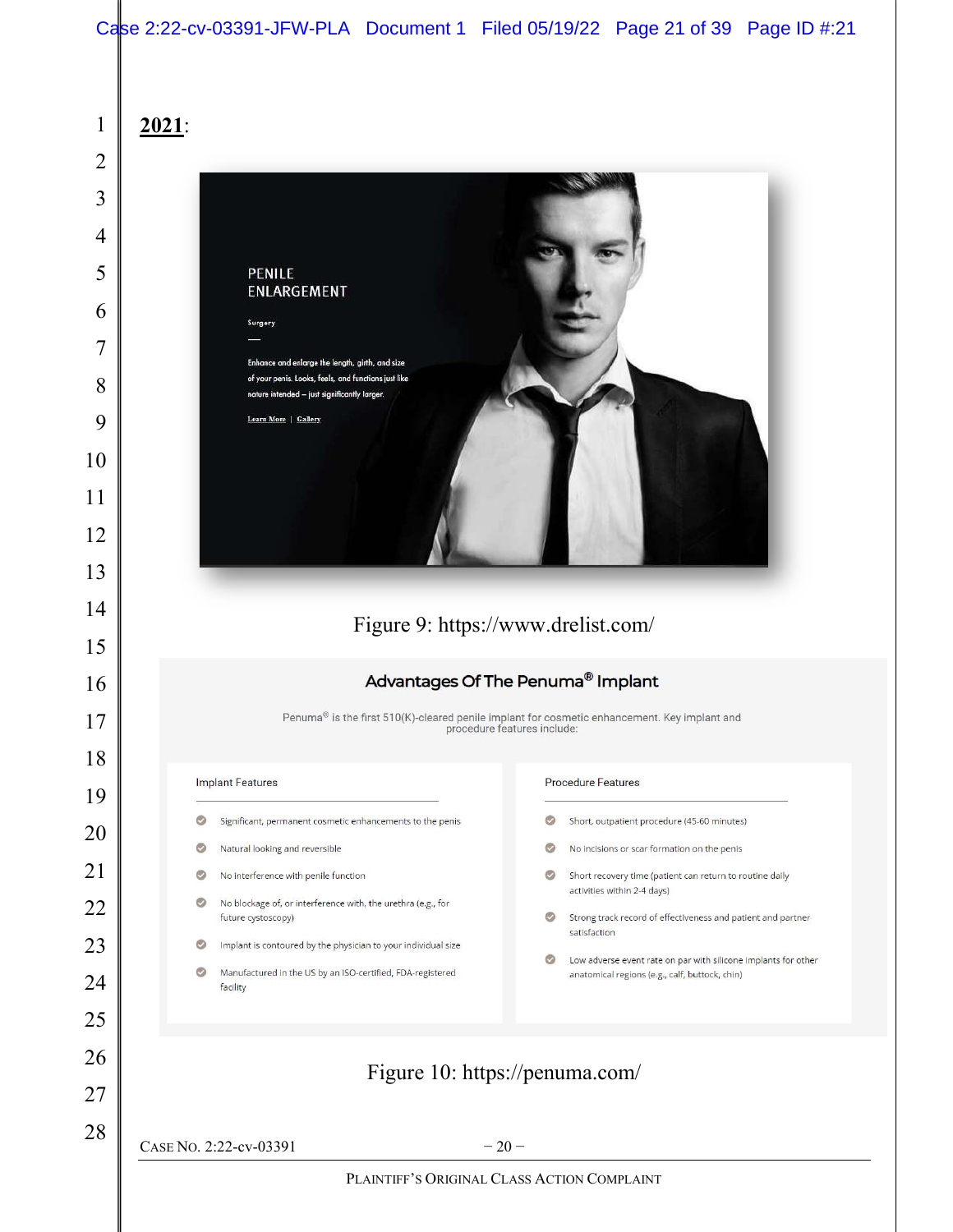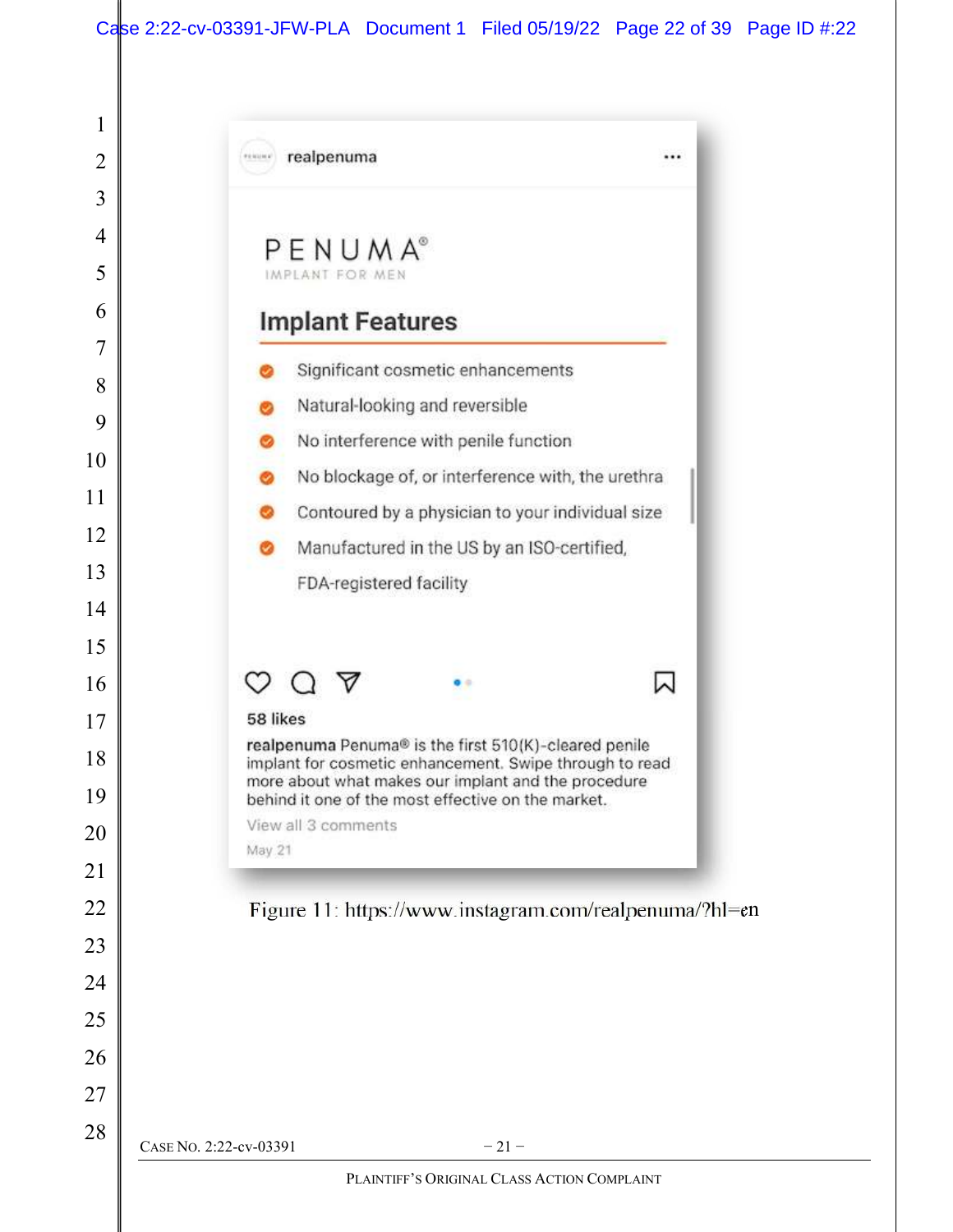52. The websites are intended to and do cause a reasonable consumer to believe, falsely, that Penuma is safe and effective and FDA-cleared for cosmetic enlargement of normal penises in healthy men. Nothing on the websites discloses that Penuma is FDA-cleared only for use in the cosmetic correction of soft tissue deformities, that it is not effective to enhance the appearance of normal penises, or that it frequently causes complications that require the implant to be removed, causing permanent damage to the penis.

53. In fact, Defendants have no data to support any claim that Penuma will cause an increase in penile length. To the contrary, implantation of the Penuma device frequently causes scarring, resulting in the penis becoming shorter. When the Penuma is placed, a sheath of scar tissue—termed a "pseudocapsule"—forms around the entire foreign body. This is the body's reaction to healing. Because scar tissue does not stretch, when the penis fills with blood during an erection, the ventral surface of the penis stretches and becomes longer, but the dorsal surface is restricted by the pseudocapsule. This results in a dorsal curvature and apparent shortening of the erection. Neither IMD nor Dr. Elist acknowledges these complications. Instead, their website simply shuffles consumers to their self-published study—a study which Dr. Elist himself admits had skewed results because over a hundred patients (approximately 24% of the potential pool) refused to participate.

54. Dr. Elist and IMD similarly tout that the post-Penuma penis is "natural looking," indicating that it is effective for cosmetic enhancement in men with normal, healthy penises; however, many patients experience a penguin or batwing

CASE NO. 2:22-cv-03391  $-22$  –

1

2

3

4

5

6

7

8

9

10

11

12

13

14

15

16

17

18

19

20

21

22

23

24

25

26

27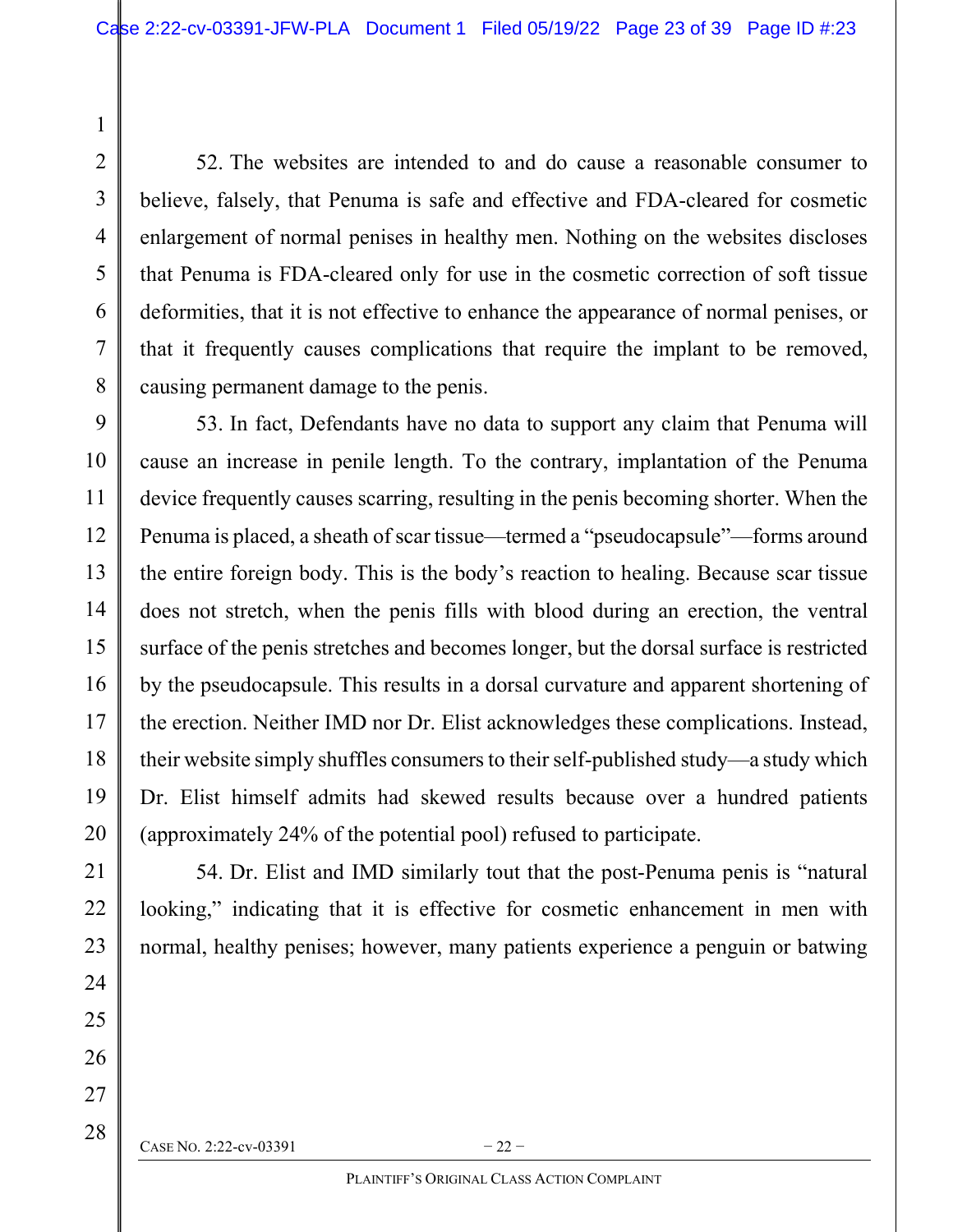shape post-surgery, causing the body of the penis to be wider than the head of the penis:



55. Defendants also claim that the Penuma procedure is "reversible." The prevailing medical literature disagrees, concluding that in "all patients in our series, corrective surgery resulted in both cosmetic and functional improvement. However, none resulted in a completely normal penis, as was the appearance prior to initial enhancement surgery":<sup>5</sup>



Figure 4. Severe penile deformity and ulceration and loss of penile length after penis enlargement surgery with a subcutaneous silicone<br>penile implant (A). Following removal and debridement (B), inadequate dorsal skin cove available in color online at www.jsm.jsexmed.org.

<sup>5</sup> Furr, Complications of Genital Enlargement Surgery, 15 SEX. MED. REV. 1811– 17, 1816 (2018) (emphasis added).

CASE NO. 2:22-cv-03391  $-23-$ 

PLAINTIFF'S ORIGINAL CLASS ACTION COMPLAINT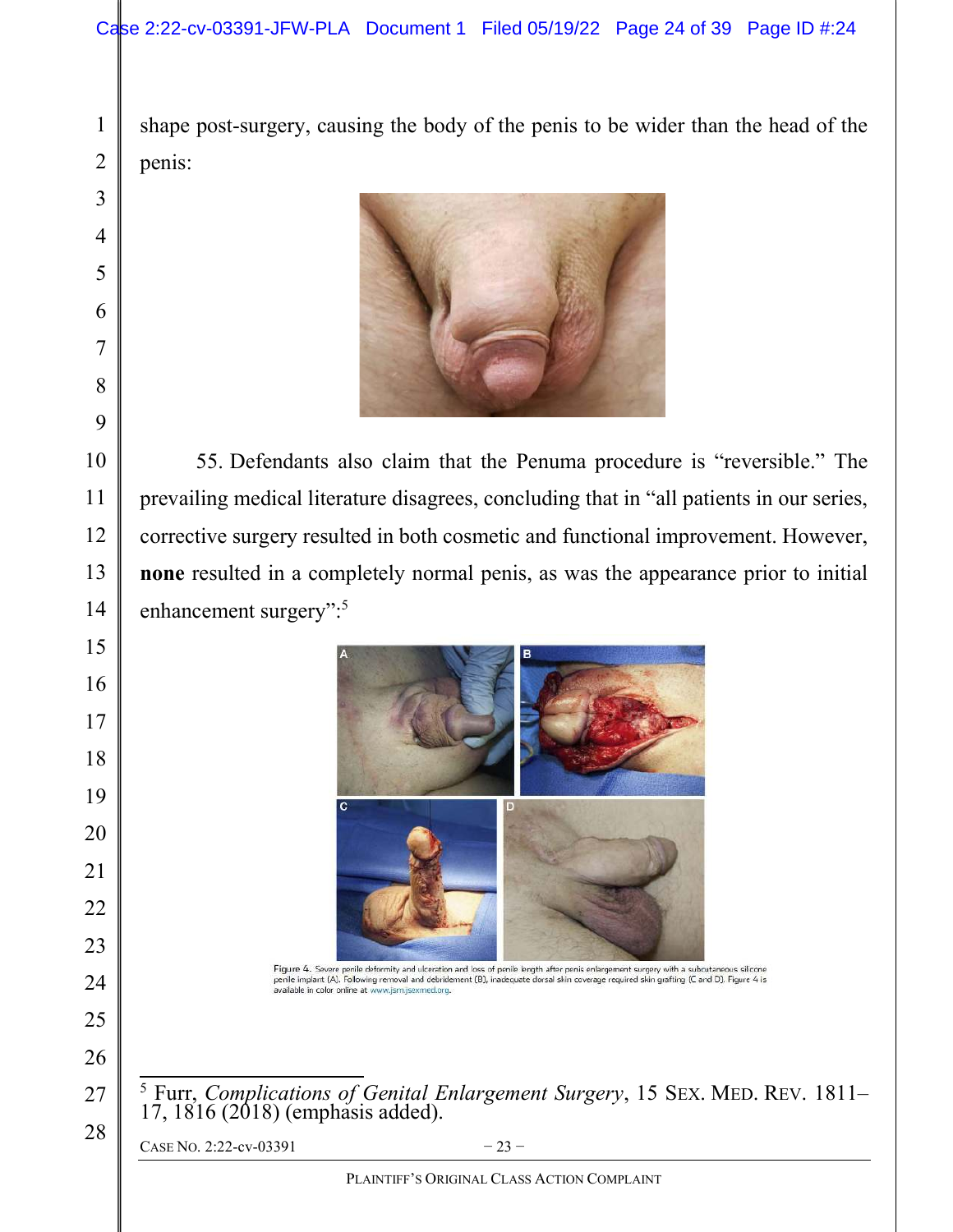56. Defendants also claim that the Penuma implant causes no interference with normal penis function. Yet many patients experience sexual dysfunction, including loss of sensation, as a consequence of the receiving the Penuma implant.

3

4

5

6

7

8

9

10

11

12

13

14

15

16

17

18

19

20

21

22

23

24

25

26

1

2

57. Defendants knew when they made these representations that Penuma was not safe and effective or FDA-cleared for cosmetic enhancement of normal penises and that the procedure frequently caused side effects requiring removal of the device. Defendants also knew that the Penuma procedure could not be reversed without permanent damage to the penis, but they nevertheless failed to disclose and actively concealed this information from Plaintiff and the Class members.

58. Dr. Elist and other doctors performing Penuma implant surgery regularly refer patients to the Penuma website and to Dr. Elist's website for information regarding the Penuma device. In making the representations and omissions described above, Defendants intend for consumers to rely on their representations that Penuma is a safe and effective, FDA-cleared device for cosmetic penile enlargement that is permanent and reversible, and thousands of reasonable consumers did in fact so rely.

59. Plaintiff and the Class members purchased the Penuma device and implantation procedure in reasonable reliance on Defendants' misrepresentations that Penuma was safe and effective and FDA-cleared for cosmetic enhancement and that it was permanent and could be reversed without negative consequences. Plaintiff and Class members also relied on Defendants' misrepresentations that the Penuma implant would result in a natural looking penis and that the implant would cause no interference with normal penis function. If Plaintiff and the Class members had known that Penuma was not safe and effective or FDA-cleared for the cosmetic enhancement of normal penises, that Defendants in fact had no data to support any claims of increase in penis length as a result of the procedure, that the implant often interfered with normal penis function, and that the procedure frequently led to complications requiring removal of the device, resulting in permanent damage to the

CASE NO. 2:22-cv-03391  $-24$  –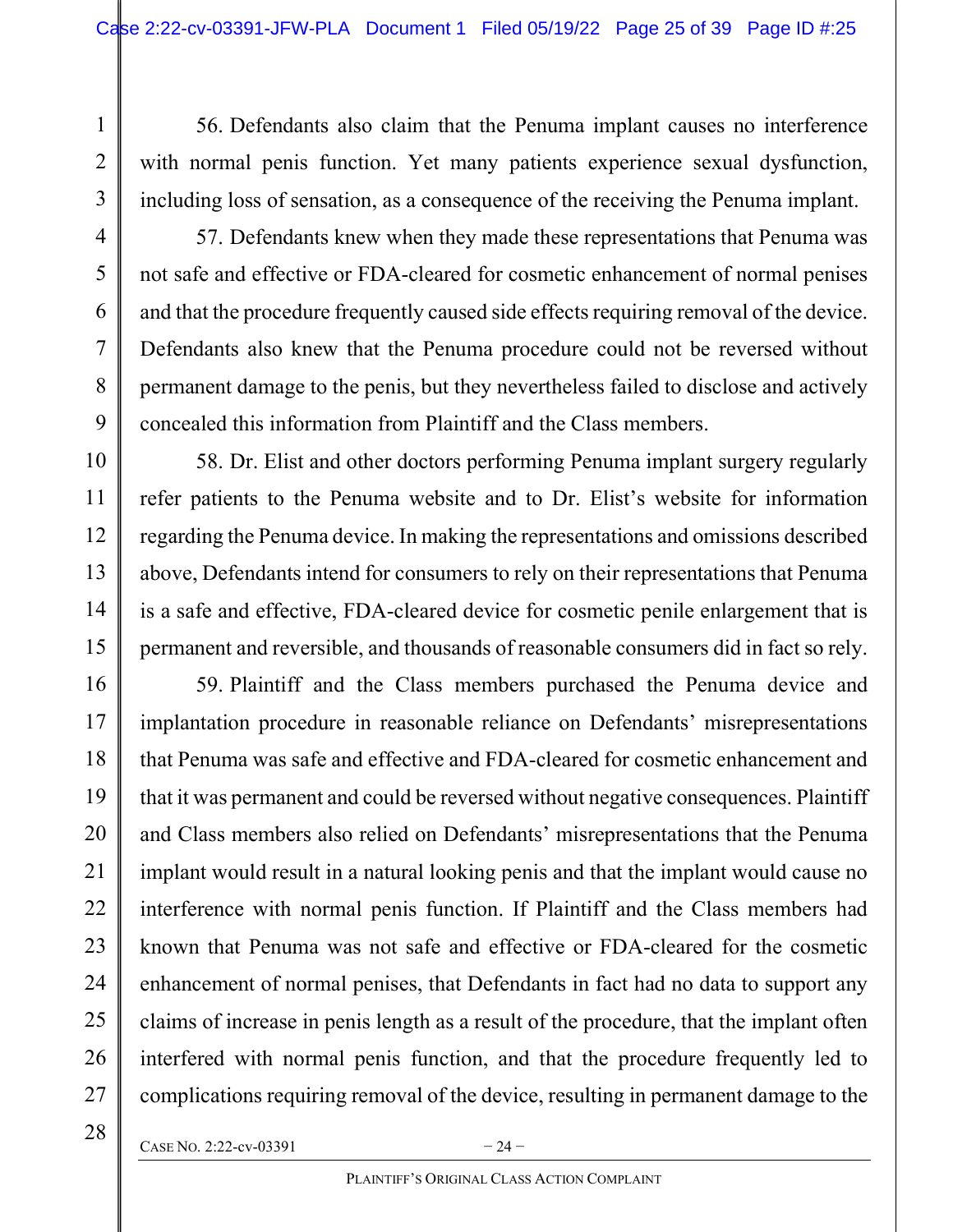penis, they would not have purchased the device and would not have had the implantation procedure performed.

# C. Plaintiff and the Class members paid thousands of dollars for a product and service that had no value.

60. The total cost for purchase of the Penuma device and the implantation surgery ranges from \$14,500–\$20,000. Of this payment, approximately \$6,000 is paid to IMD for purchase of the Penuma device. Because the procedure is cosmetic, it is not covered by medical insurance. All Defendants profit, either directly or indirectly, from the sales of the Penuma device to patients.

61. Dr. Elist has performed thousands of Penuma implantation procedures at his clinic in Beverly Hills. He has also, with Gesiva's help, marketed and licensed his Penuma implantation procedures to 12 doctors nationwide, who all perform the surgery in substantially the same manner, using the product and procedure developed by Dr. Elist in his Beverly Hills clinic, resulting in substantial profits to Defendants.

62. The actual value of the procedure, however, is non-existent. Instead of the cosmetic enlargement of the penis consumers were misled to expect, Penuma does not increase the length of patients' flaccid penises, but causes disfigurement and scarring that often leads to a shortening of the erect penis in the majority of cases. The scarring also often interferes with normal penis function by reducing sensation in the penis, leading to sexual dysfunction.

63. Not only does the procedure not produce the cosmetic enhancement consumers are misled to expect, but it also frequently causes painful infections that lead to yet more scarring. A substantial number of men have had to have the Penuma device removed because of such infection and scarring, leading to a loss of sensation in and/or permanent shortening of the penis.

64. When infection, disfigurement, or other complications require the Penuma to be removed, patients suffer a significant shortening of their non-erect

CASE NO. 2:22-cv-03391  $-25-$ 

1

2

3

4

5

6

7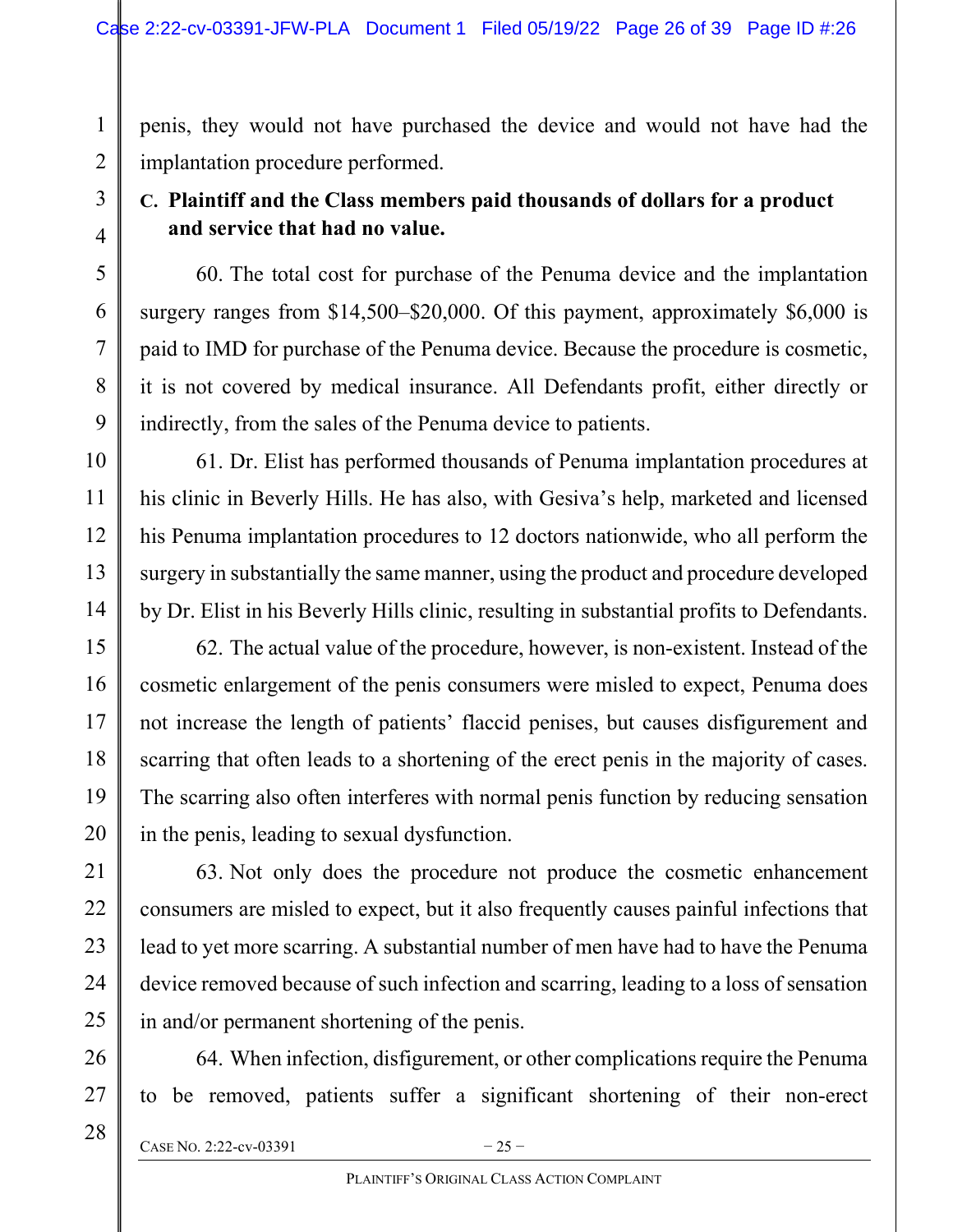penises. Because the pseudocapsule of scar tissue, which is attached to the penile shaft, contracts over time after removal of the Penuma device, patients' flaccid penises appear shorter—often one to two inches shorter. The same shortening appears in the erect penises of patients who have had the Penuma removed.

65. These complications have been well-reported in medical literature. A 2021 article specially identified "penile shortening and erectile dysfunction (ED)" as "reported complications in literature" following Penuma removal.<sup>6</sup> A 2018 article also from the Journal of Sexual Medicine similarly identified "penile shortening due to fibrosis."<sup>7</sup>

66. Given these risks, reputable urologists recognize that penile implant procedures, including the Penuma procedure, are not safe and effective for cosmetic enhancement in men with normal penises. For example, the Mayo Clinic notes that penis-enlargement surgery is "experimental" and should be reserved for "men whose penises don't function normally because of a birth defect or injury":

> The need for penis-enlargement surgery is rare. Surgery is typically reserved for men whose penises don't function normally because of a birth defect or injury. Although some surgeons offer cosmetic penis enlargement using various techniques, it's controversial and considered by many to be unnecessary and in some cases permanently harmful. These surgeries should be considered experimental.

Mayo Clinic, Penis-enlargement products: Do they work?, available at https://www.mayoclinic.org/healthy-lifestyle/sexual-health/in-depth/penis/art-

- 26 <sup>6</sup> Kapadia et al., *Evaluation and Treatment of Complications of Penuma Penile* Implant, 18 JOURNAL OF SEXUAL MEDICINE 80 (2021).
- 27 28 <sup>7</sup> Furr et al., Complications of Genital Enlargement Surgery, 15 J. SEX. MED. 1811 (2018).

CASE NO. 2:22-cv-03391  $-26$ 

1

2

3

4

5

6

7

8

9

10

11

12

13

14

15

16

17

18

19

20

21

22

23

24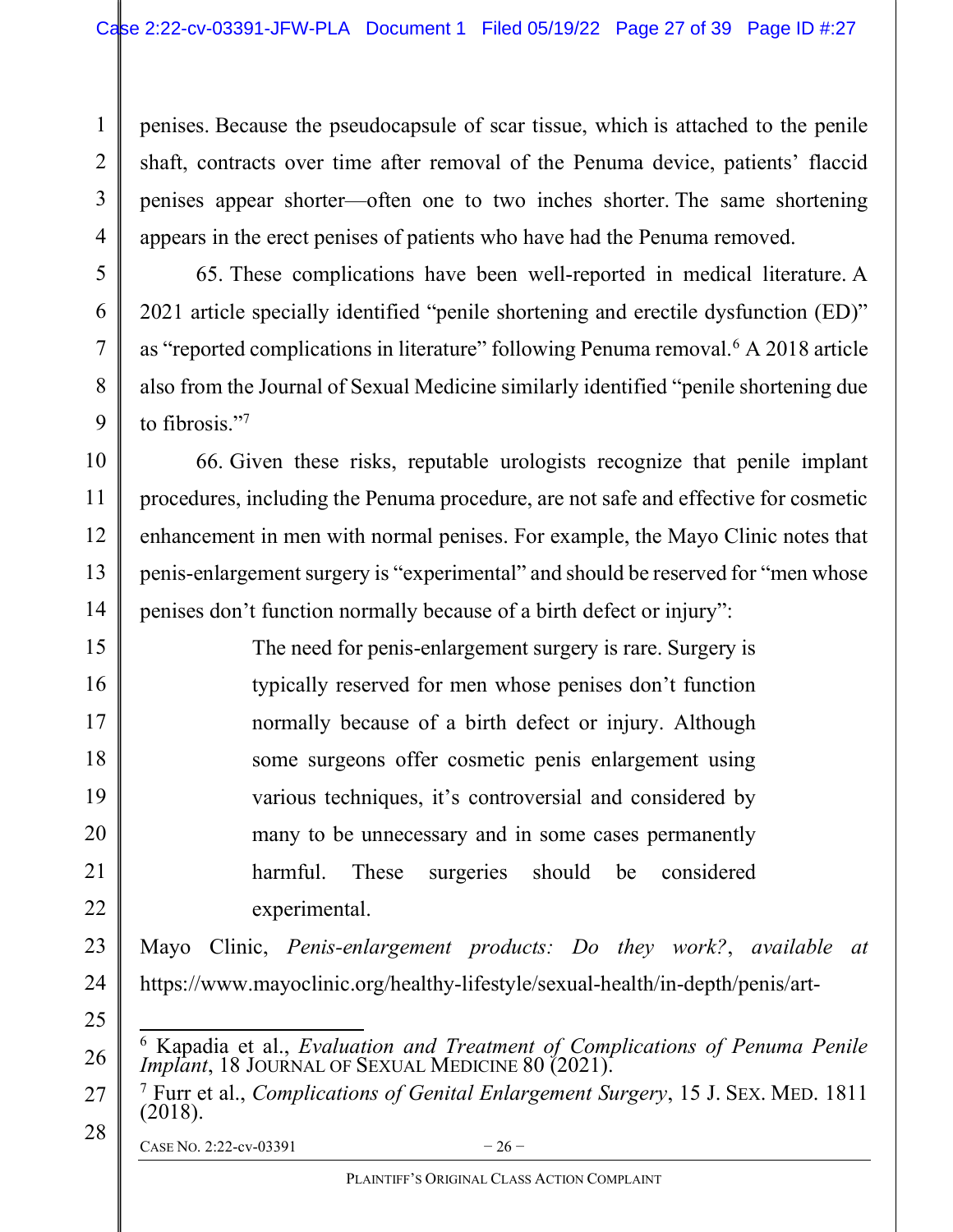20045363 (last visited Sept. 23, 2021); see also Marra, Systematic Review of Surgical and Nonsurgical Interventions in Normal Men Complaining of Penis Size, 8 SEX. MED. REV. 158, 177 (2020) ("We believe that surgery should be a last resort, undertaken as an experimental treatment only in a clinical trial setting after expert psychosexual assessment.")

67. As a result of their reliance on Defendants' representations and omissions, consumers have suffered an ascertainable loss of money, namely, the cost of purchasing the Penuma device and procedure. Further, as a result of their deceptive marketing and unfair competition, Defendants realized sizable profits.

68. As the intended, direct, and proximate result of Defendants' false, misleading, and deceptive representations and omissions, Defendants have been unjustly enriched through sales of Penuma devices and procedures at the expense of Plaintiff and the Class members.

69. If the Penuma device and procedure were redesigned to be safe and effective for cosmetic penile enlargement, FDA-cleared for this use, and truthfully marketed, there is a possibility that Plaintiff would purchase a Penuma device and procedure in the future.

70. Plaintiff and the Class members suffered injuries in fact caused by the false, fraudulent, unfair, deceptive, and misleading practice alleged herein and accordingly seek restitution and injunctive relief.

## D. Class Definition

1

2

3

4

5

6

7

8

9

10

11

12

13

14

15

16

17

18

19

20

21

22

23

24

25

26

27

28

Plaintiff brings this lawsuit as a class action on behalf of himself and on behalf of the following Class:

CASE NO. 2:22-cv-03391  $-27-$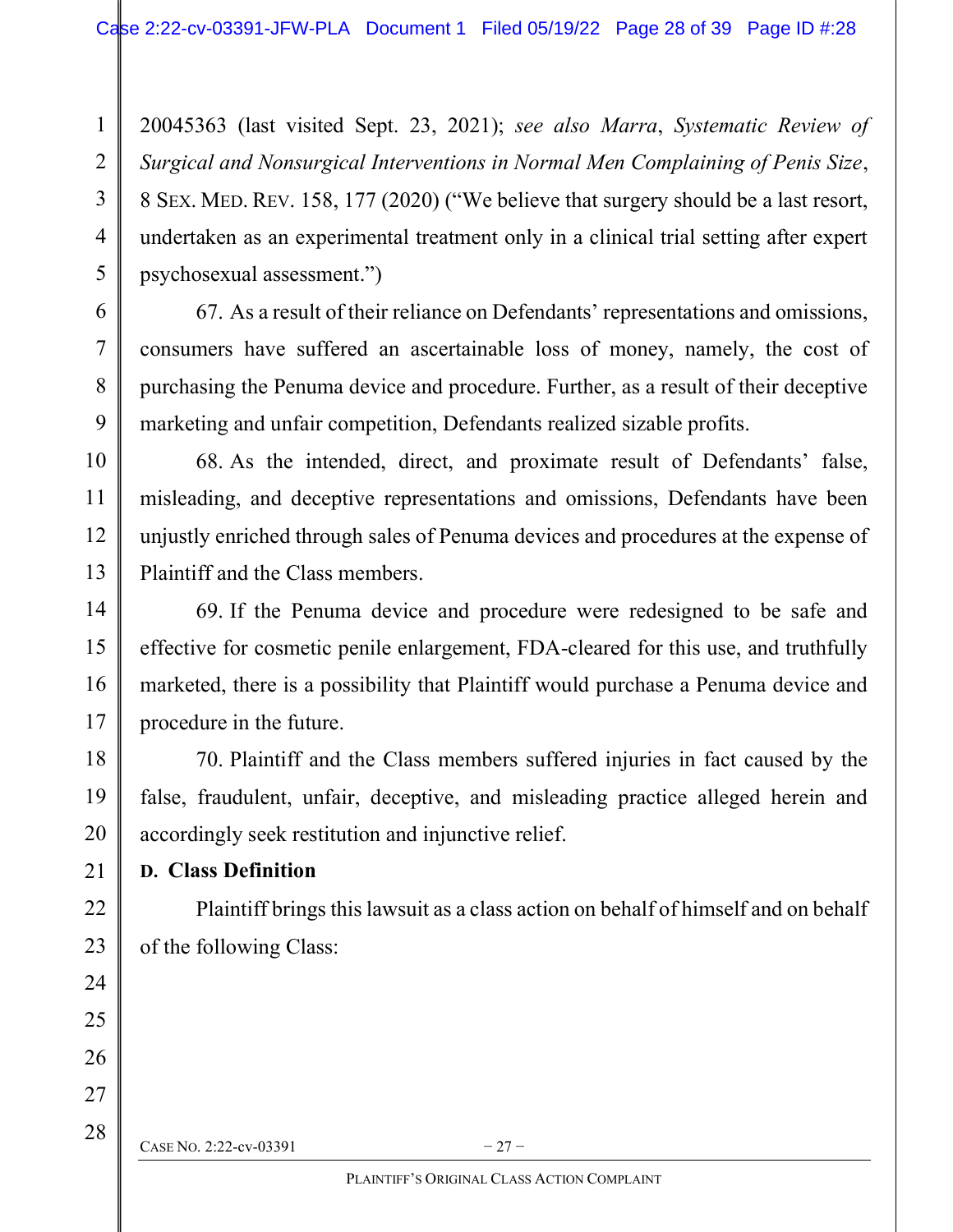All individuals in the United States, including its territories and the District of Columbia, who purchased a Penuma device and implantation procedure and whose procedures were performed by Dr. James Elist at the Beverly Hills South Pacific Surgery Center from four years prior to the filing of this complaint through the date of certification.

Excluded from the Class are (1) any employees, officers, directors, or immediate family members of Defendants; (2) any attorneys appearing in this case; (3) any judges assigned to hear this case, as well as their immediate family and staff; (4) any judges who may hear an appeal in this case, as well as their immediate family and staff; (5) any individuals whose Penuma implantation procedures were covered by medical insurance; (6) any individuals who have been diagnosed with a soft tissue deformity of the penis; and (7) any individuals who have filed an individual action for personal injuries caused by the Penuma device and/or procedure.

71. Ascertainability. FED. R. CIV. P. 23(a). The Class is ascertainable in that they comprise individuals who can be identified by reference to purely objective criteria, including information in Defendants' business records. Notice may be mailed to members of the Class using the information in Defendants' files, as updated through the National Change of Address Registry and other commercially available means.

72. Numerosity. FED. R. CIV. P.  $23(a)(1)$ . The Class is so numerous that joinder of all members is impracticable. Although the precise number of Class members is not currently known, the scope of Penuma's sales and Dr. Elist's practice shows that the Class likely consists of at least hundreds of persons and, therefore, it would be impracticable to bring all these persons before the Court as individual plaintiffs.

28

1

2

3

4

5

6

7

8

9

10

11

12

13

14

15

16

17

18

19

20

21

22

23

24

25

26

27

CASE NO. 2:22-cv-03391  $-28$  –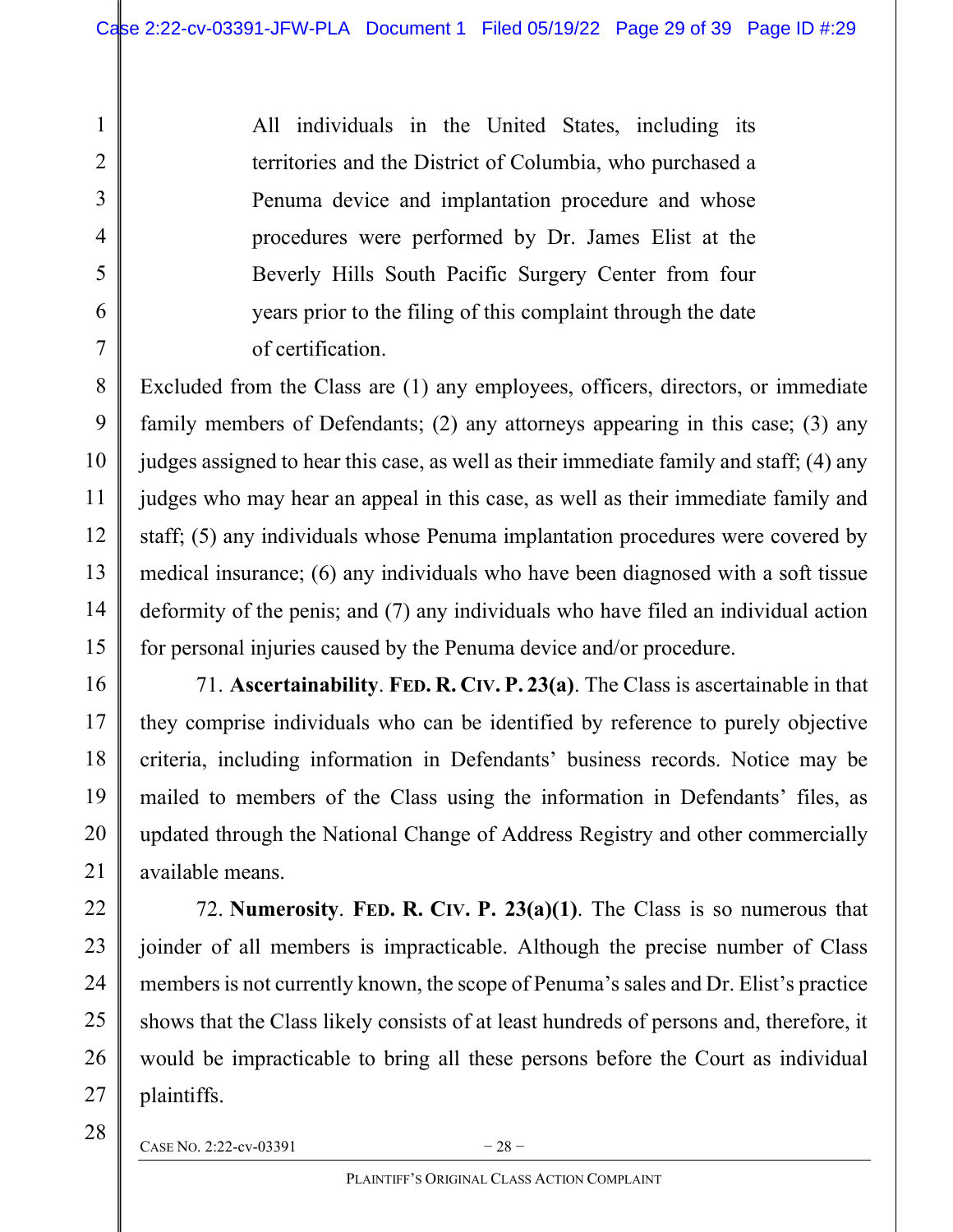73. Typicality. FED. R. CIV. P. 23(a)(3). Plaintiff's claims are typical of each member of the Class he seeks to represent. These claims all arise from the same operative facts and are based on the same legal theories.

74. Adequacy of Representation. FED. R. CIV. P. 23(a)(4). Plaintiff will fairly and adequately protect the interests of the Class members. Plaintiff is committed to vigorously litigating this matter, and his interests are aligned with those of the Class. Plaintiff has retained counsel experienced in handling consumer class action litigation.

75. Commonality and Predominance. FED. R. CIV. P.  $23(a)(2)$  & (b)(3). Common issues of law and fact exist regarding Plaintiff's and the Class members' claims and predominate over any individual issues. These common issues include:

- (a) whether Defendants misrepresented that Penuma was FDAcleared for cosmetic enhancement of normal penises;
- (b) whether the Penuma device and procedure are safe and effective for cosmetic penis enlargement;
- (c) whether Defendants falsely and misleadingly marketed Penuma as a cosmetic penis enlargement device;
- (d) whether Defendants misrepresented that Penuma was permanent;
- (e) whether Defendants misrepresented that the Penuma procedure was reversible;
- (f) whether Defendants misrepresented that the Penuma device results in a normal looking penis;
- (g) whether Defendants misrepresented that the Penuma device causes no interference with penile function;
- (h) whether Defendants' marketing of the Penuma device and procedure is an unfair business practice;

CASE NO. 2:22-cv-03391  $-29-$ 

1

2

3

4

5

6

7

8

9

10

11

12

13

14

15

16

17

18

19

20

21

22

23

24

25

26

27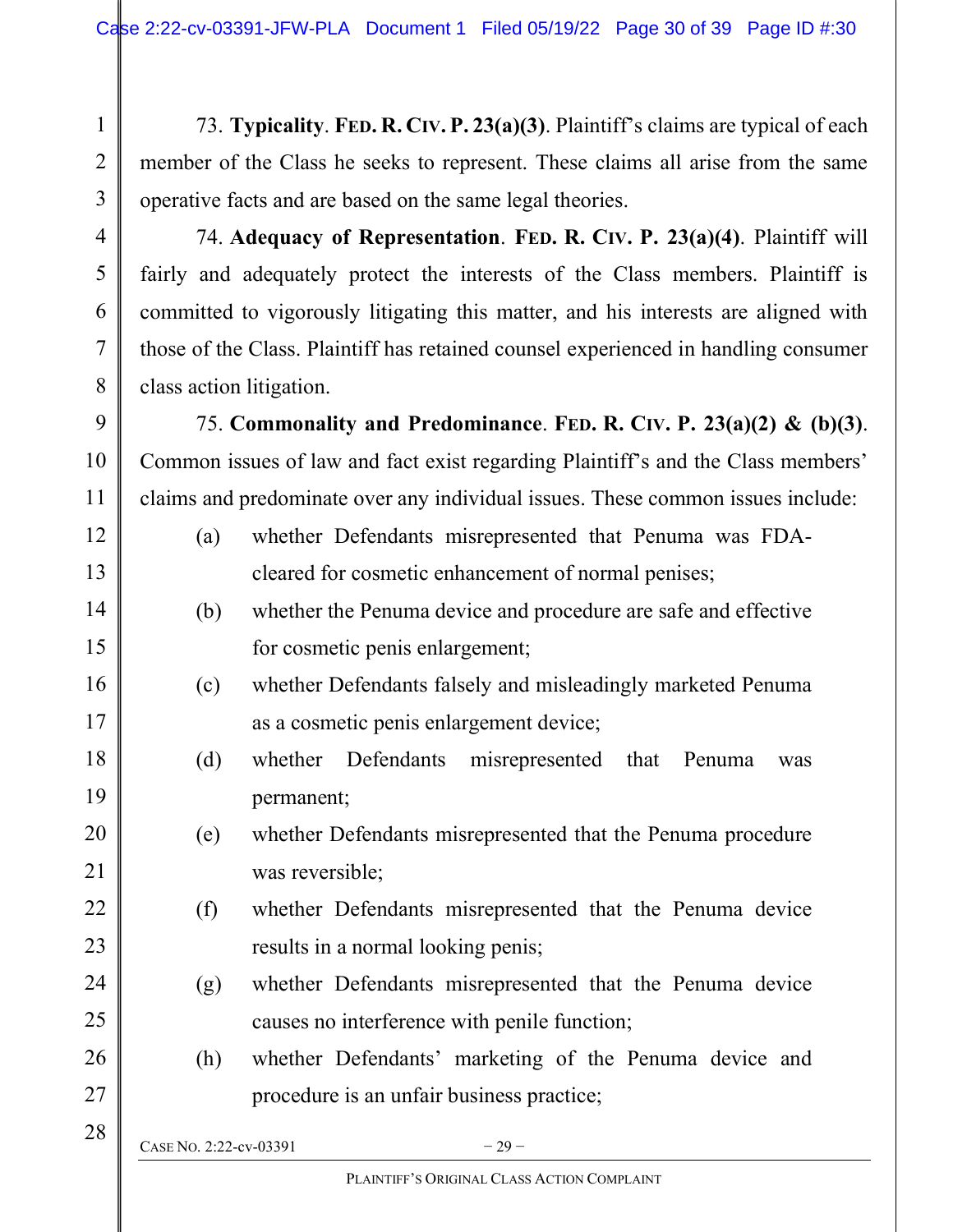- (i) whether Defendants violated California's False Advertising Law;
- (j) whether Defendants violated California's Consumer Legal Remedies Act;
- (k) whether Defendants violated California's Unfair Competition Law;
- (l) whether injunctive relief is appropriate; and
- (m) the appropriate measure of restitution.

76. Superiority. FED. R. CIV. P. 23(b)(3). A class action is a superior method for the fair and efficient adjudication of this controversy. The interests of Class members in individually controlling the prosecution of separate claims against Defendant is small, as the maximum damages recoverable by any one Class member is limited. Management of the Class's claims in a single proceeding will avoid inconsistent judgments and result in a more efficient use of judicial resources than resolving these same issues in many individual cases.

77. Injunctive Relief Appropriate to the Class. FED. R. CIV. P. 23(b)(2). This action should also be maintained as a class action because Defendants have acted or refused to act on grounds that apply generally to the Class, so that final injunctive relief or corresponding declaratory relief is appropriate respecting the Class as a whole.

## VII. CLAIMS

### COUNT ONE – Violation of California's False Advertising Law, CAL. BUS. & PROF. CODE § 17500 ("FAL")

78. Plaintiff incorporates by reference all of the foregoing allegations as if they were fully set forth here.

79. Plaintiff brings this claim individually and on behalf of the Class members against all Defendants.

CASE NO. 2:22-cv-03391  $-30-$ 

1

2

3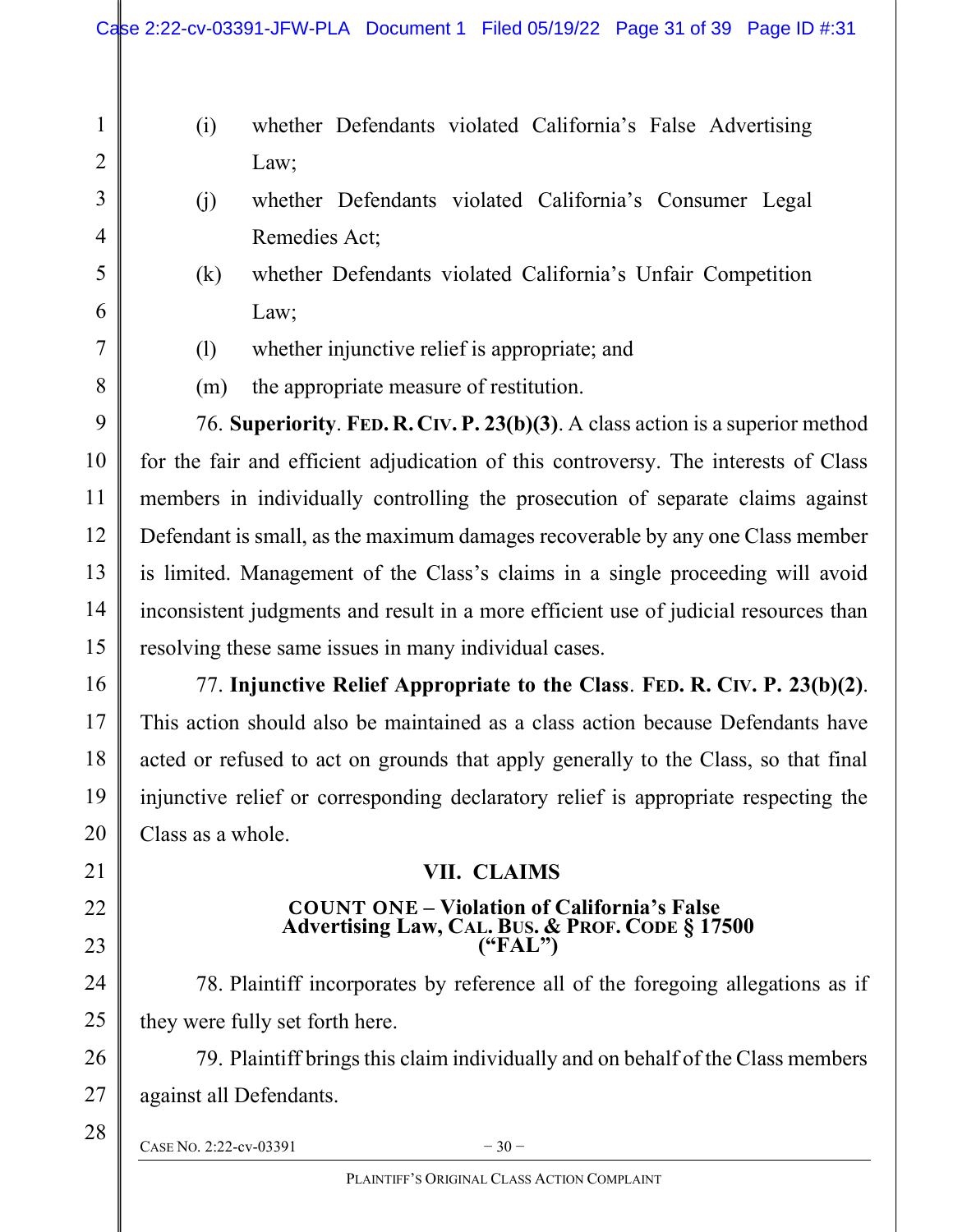80. The FAL provides that "[i]t is unlawful for any person, firm, corporation or association, or any employee thereof with intent directly or indirectly to dispose of real or personal property or to perform services" to disseminate any statement "which is untrue or misleading, and which is known, or which by the exercise of reasonable care should be known, to be untrue or misleading." CAL. BUS. & PROF. CODE § 17500.

81. It is also unlawful under the FAL to disseminate statements concerning property or services that are "untrue or misleading, and which [are] known, or which by the exercise of reasonable care should be known, to be untrue or misleading." Id.

82. As alleged herein, Defendants' advertisements relating to the Penuma device and implantation procedure misled reasonable consumers as to the uses for which Penuma had been cleared for use by the FDA, as to its safety and effectiveness for use as a penis enlargement device, and as to whether the procedure was permanent, natural looking, and reversible.

83. The FAL applies to Defendants' advertisements because the marketing decisions that that led to the false and misleading advertising were made in California.

84. Defendants' business practices alleged herein constitute deceptive, untrue, and misleading advertising pursuant to the FAL because Defendants knew or reasonably should have known that their advertisements were untrue and misleading, and Defendants omitted material information from their advertising.

85. Defendants profited from their sale of the falsely and deceptively advertised device and procedure.

86. As a result, Plaintiff, the Class, and the general public are entitled to injunctive and equitable relief, restitution, and an order for the disgorgement of the funds by which Defendants were unjustly enriched.

1

2

3

4

5

6

7

8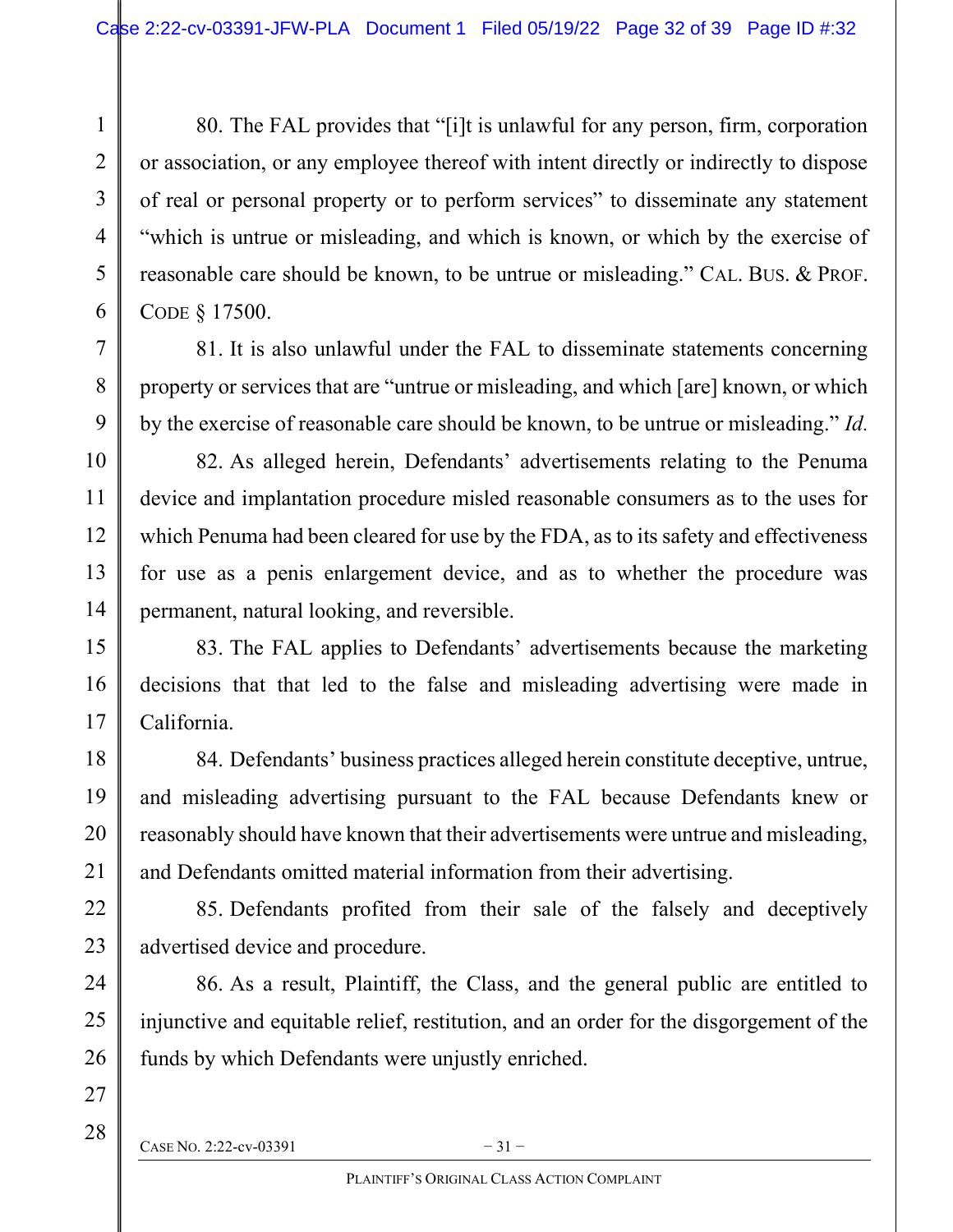87. Pursuant to CAL. BUS. & PROF. CODE § 17535, Plaintiff, on behalf of himself and the Class, seeks an order enjoining Defendants from continuing to engage in deceptive business practices and false advertising.

#### COUNT TWO – Violation of California's Consumers Legal Remedies Act, CAL. CIV. CODE § 1750 et seq. ("CLRA")

88. Plaintiff incorporates by reference all of the foregoing allegations as if they were fully set forth here.

89. Plaintiff brings this claim individually and on behalf of the Class members against all Defendants.

90. The California Consumer Legal Remedies Act ("CLRA") prohibits deceptive practices in connection with the conduct of a business that provides goods, property, or services primarily for personal, family, or household purposes.

91. The CLRA applies to Defendants' conduct because the marketing decisions that that led to the false and misleading advertising were made in California and the surgical procedures at issue were performed in California.

92. Defendants are "person(s)" as defined by CAL. CIV. CODE § 1761(c).

93. Plaintiff and the Class members are "consumers" within the meaning of CAL.CIV.CODE § 1761(d) because they purchased the Penuma device and procedure for personal purposes.

94. Defendants' false and misleading advertising was designed to and did induce the purchase of the Penuma device and implantation procedure for personal, family, or household purposes by Plaintiff and the Class members, in violation of the following sections of the CLRA:

> (a)  $§ 1770(a)(5)$ : representing that goods have characteristics, uses, or benefits which they do not have;

CASE NO. 2:22-cv-03391  $-32-$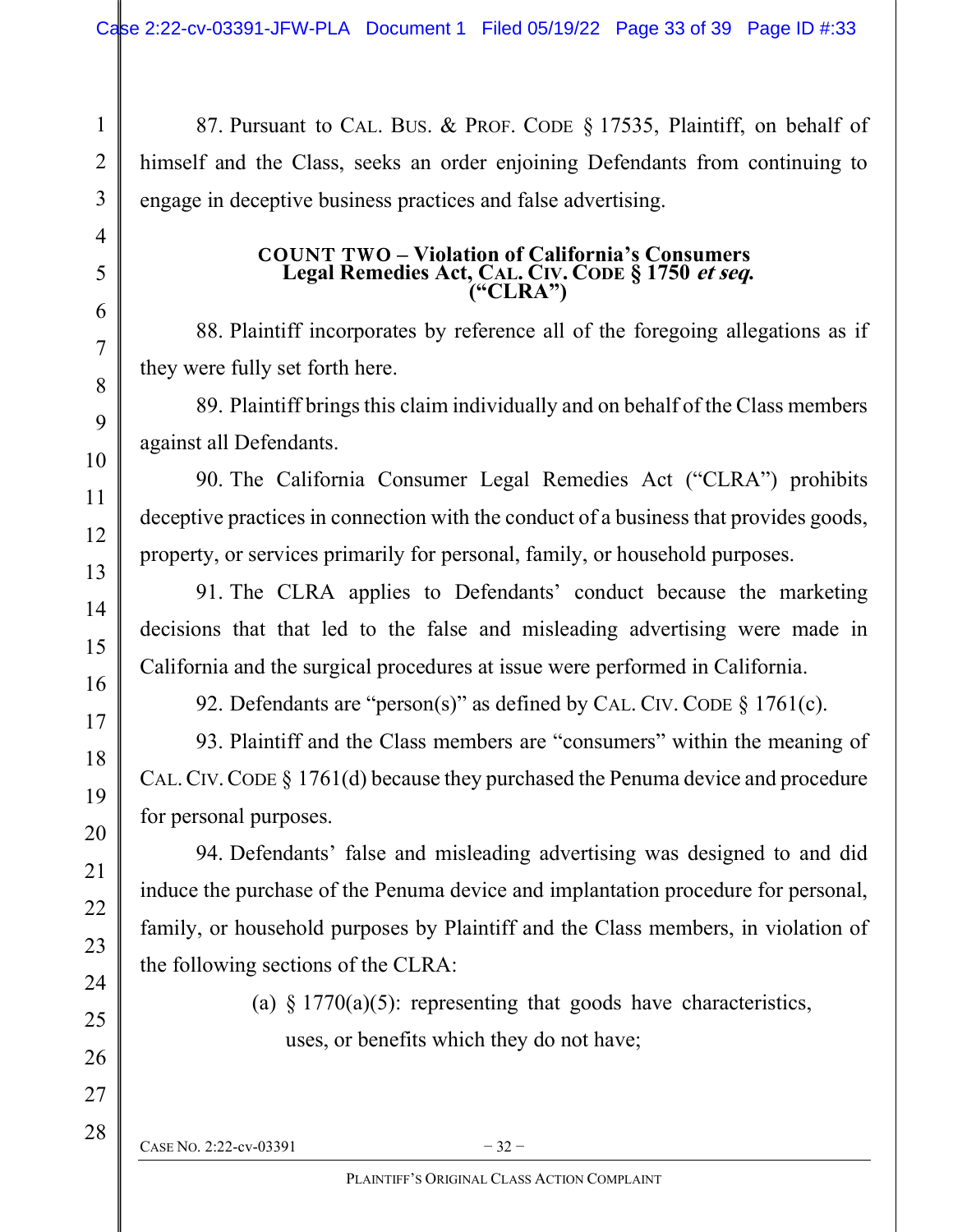| $\mathbf{1}$   | (b) $\S 1770(a)(7)$ : representing that goods are of a particular                    |  |  |
|----------------|--------------------------------------------------------------------------------------|--|--|
| $\overline{2}$ | standard, quality, or grade if they are of another; and                              |  |  |
| 3              | (c) $\S 1770(a)(9)$ : advertising goods with intent not to sell them                 |  |  |
| 4              | as advertised.                                                                       |  |  |
| 5              | 95. Defendants knew the Penuma device and procedure did not posses the               |  |  |
| 6              | characteristics and benefits as represented and were not of the particular standard, |  |  |
| 7              | quality, or grade as represented.                                                    |  |  |
| 8              | 96. Defendants had a duty to Plaintiff and the Class members to disclose the         |  |  |
| 9              | scope of intended uses for which the Penuma device and procedure were safe and       |  |  |
| 10             | effective and FDA-cleared because:                                                   |  |  |
| 11             | (a) Defendants were in a superior position to know the scope of                      |  |  |
| 12             | intended uses for which the Penuma device and procedure                              |  |  |
| 13             | were safe and effective and FDA-cleared;                                             |  |  |
| 14             | (b) Plaintiff and the Class members could not reasonably have                        |  |  |
| 15             | been expected to know the scope of intended uses for which                           |  |  |
| 16             | the Penuma device and procedure were safe and effective and                          |  |  |
| 17             | FDA-cleared; and                                                                     |  |  |
| 18             | (c) Defendants knew that Plaintiff and the Class members could                       |  |  |
| 19             | not reasonably have been expected to know the scope of                               |  |  |
| 20             | intended uses for which the Penuma device and procedure                              |  |  |
| 21             | were safe and effective and FDA-cleared.                                             |  |  |
| 22             | 97. In failing to disclose and misrepresenting the scope of intended uses for        |  |  |
| 23             | which the Penuma device and procedure were safe and effective and FDA-cleared,       |  |  |
| 24             | Defendants knowingly and intentionally concealed material facts and breached their   |  |  |
| 25             | duty not to do so.                                                                   |  |  |
| 26             | 98. The facts Defendants concealed from and/or misrepresented to Plaintiff           |  |  |
| 27             | and the Class members are material in that a reasonable consumer would have          |  |  |
| 28             | CASE No. 2:22-cv-03391<br>$-33-$                                                     |  |  |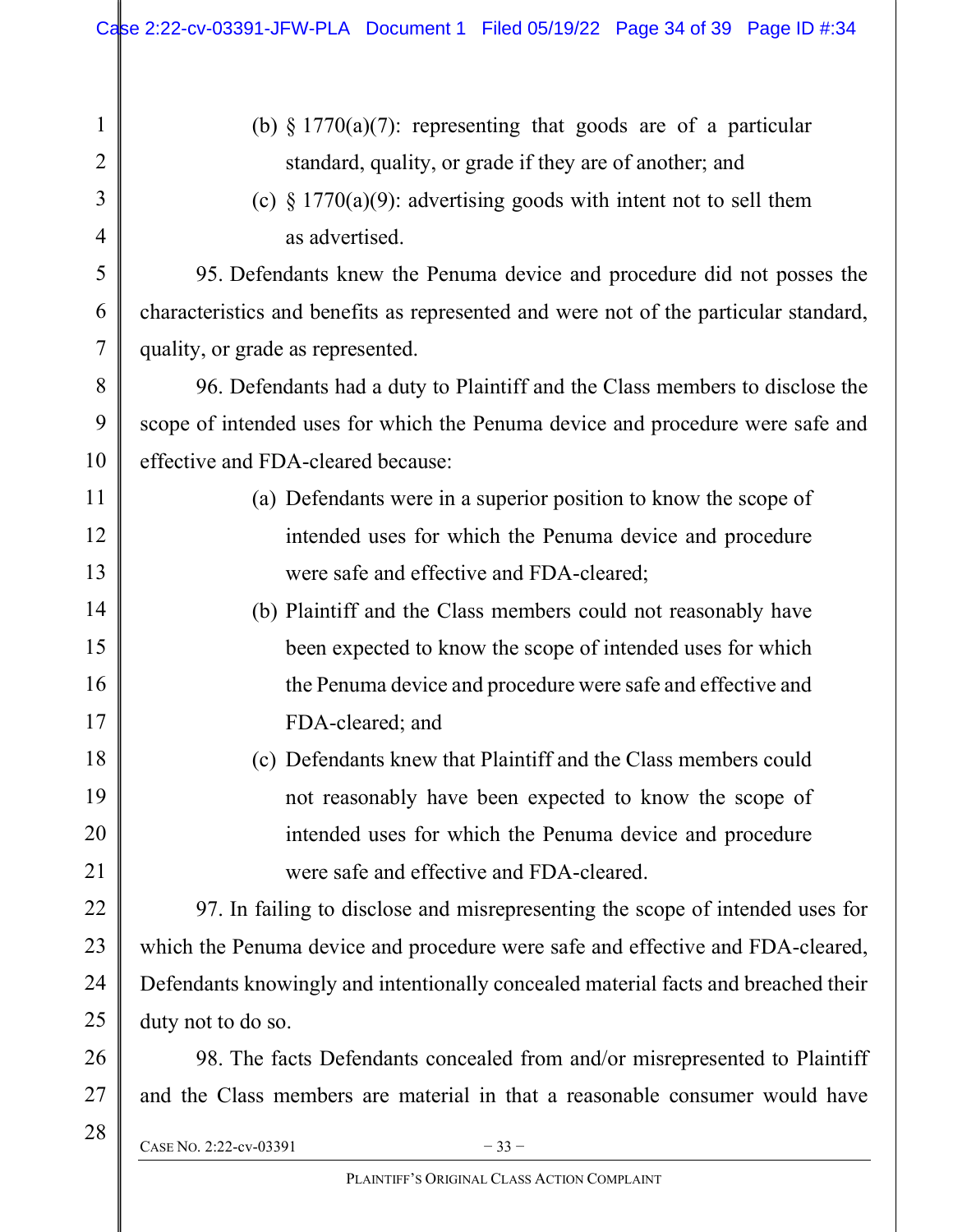considered them to be important in deciding whether to purchase the Penuma device and procedure. If Plaintiff and the Class members had known that Penuma was not safe and effective or FDA-cleared for cosmetic enhancement of normal penises, or that it was not permanent and frequently led to complications requiring removal, causing permanent damage to the penis, they would not have purchased the device and procedure.

99. Plaintiff and the Class members are reasonable consumers who expect device manufacturers and medical service providers like Defendants to provide accurate and truthful representations regarding the safety and efficacy of their products. Further, reasonable consumers, like Plaintiff and the Class members, rely on the representations made by device manufacturers and medical service providers regarding the safety and efficacy of their medical devices in determining whether to purchase and consider that information important to their purchase decision.

100. Defendants profited from the sale of the falsely, deceptively, and unlawfully advertised device and procedure to consumers.

101. Defendants' wrongful business practices constituted, and constitute, a continuing course of conduct in violation of the CLRA.

102. Pursuant to the provisions of CAL. CIV. CODE § 1782(a), Plaintiff will provide a letter to Defendants concurrently with the filing of this Original Class Action Complaint with notice of their alleged violations of the CLRA, demanding that Defendants correct such violations, and providing them with the opportunity to correct their business practices. If Defendants do not thereafter correct their business practices, Plaintiff will amend the complaint to add claims for monetary relief, including restitution for Defendants' CLRA violations.

103. Pursuant to CAL. CIV. CODE § 1780, Plaintiff seeks injunctive relief, his reasonable attorney fees and costs, and any other relief that the Court deems proper.

CASE NO. 2:22-cv-03391  $-34$  –

27 28

1

2

3

4

5

6

7

8

9

10

11

12

13

14

15

16

17

18

19

20

21

22

23

24

25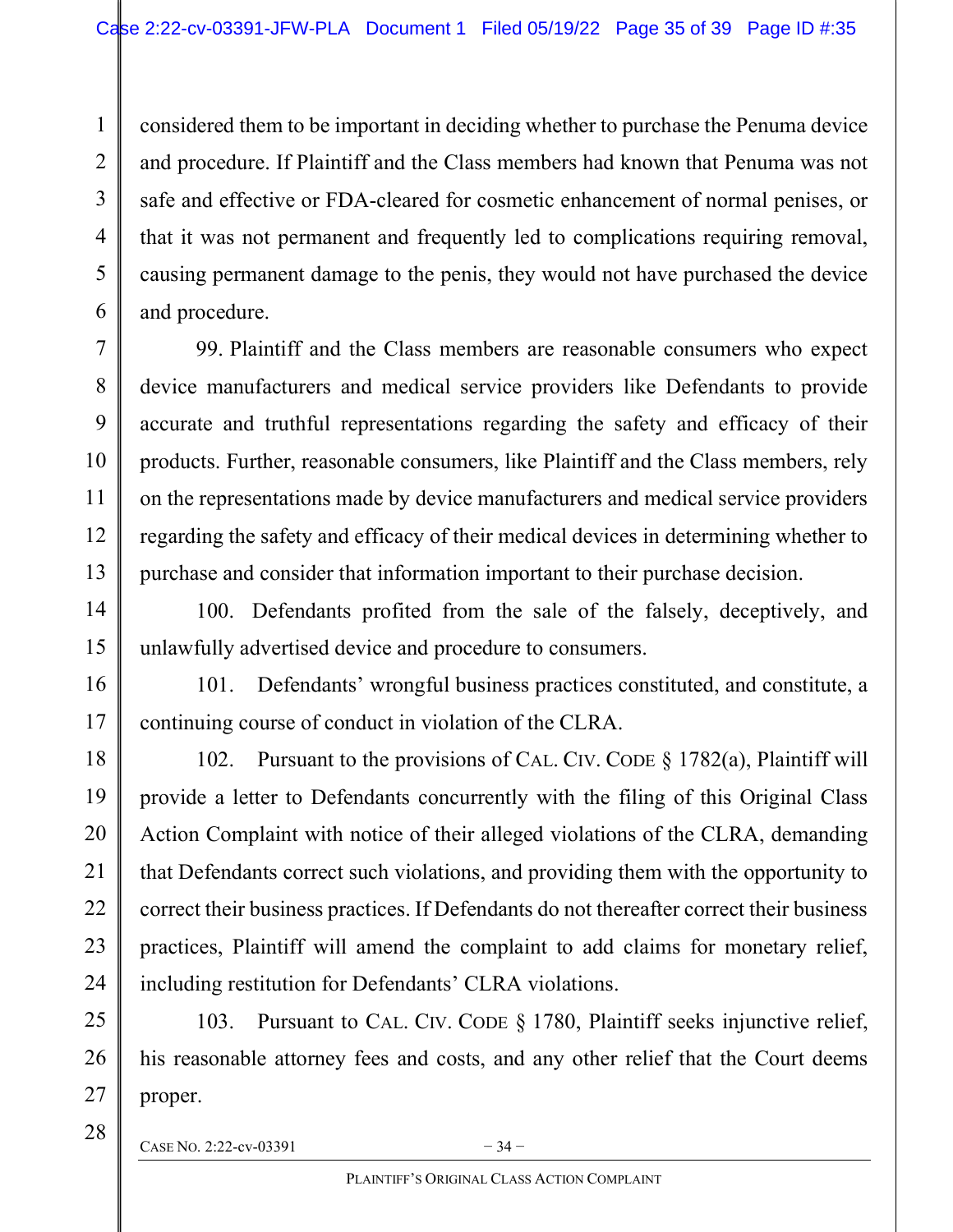### COUNT THREE – Violation of California's Unfair Competition Law, CAL. BUS. & PROF. CODE  $§ 17200$  *et seq.* ("UCL")

104. Plaintiff incorporates by reference all of the foregoing allegations as if they were fully set forth here.

105. Plaintiff brings this claim individually and on behalf of the Class against all Defendants.

106. The UCL prohibits acts of unfair competition, including any "unlawful, unfair or fraudulent business act or practice" and "unfair, deceptive, untrue or misleading advertising." CAL. BUS. & PROF. CODE § 17200.

107. The UCL applies to Defendants' advertisements because the marketing decisions that that led to the false and misleading advertising were made in California.

108. Defendants' business acts and practices alleged herein are unlawful in that they violate:

- (a) The False Advertising Law, CAL. BUS. & PROF. CODE §§ 17500 et seq.
- (b) The Consumer Legal Remedies Act, CAL. CIV. CODE §§ 1750 et seq.;
	- (c) The Federal Food, Drug, and Cosmetic Act, 21 U.S.C. §§ 301 et seq.; and

(d) The California Sherman Food, Drug, and Cosmetic Law, CAL. HEALTH & SAFETY CODE §§ 110100 et seq.

109. Defendants' conduct alleged herein was also unfair because this conduct is immoral, unethical, unscrupulous, and substantially injurious to consumers. The utility of Defendants' conduct is non-existent and does not outweigh the gravity of the harm to Plaintiff and the Class members.

28

27

1

2

3

4

5

6

7

8

9

10

11

12

13

14

15

16

17

18

19

20

21

22

23

24

25

26

CASE NO. 2:22-cv-03391  $-35-$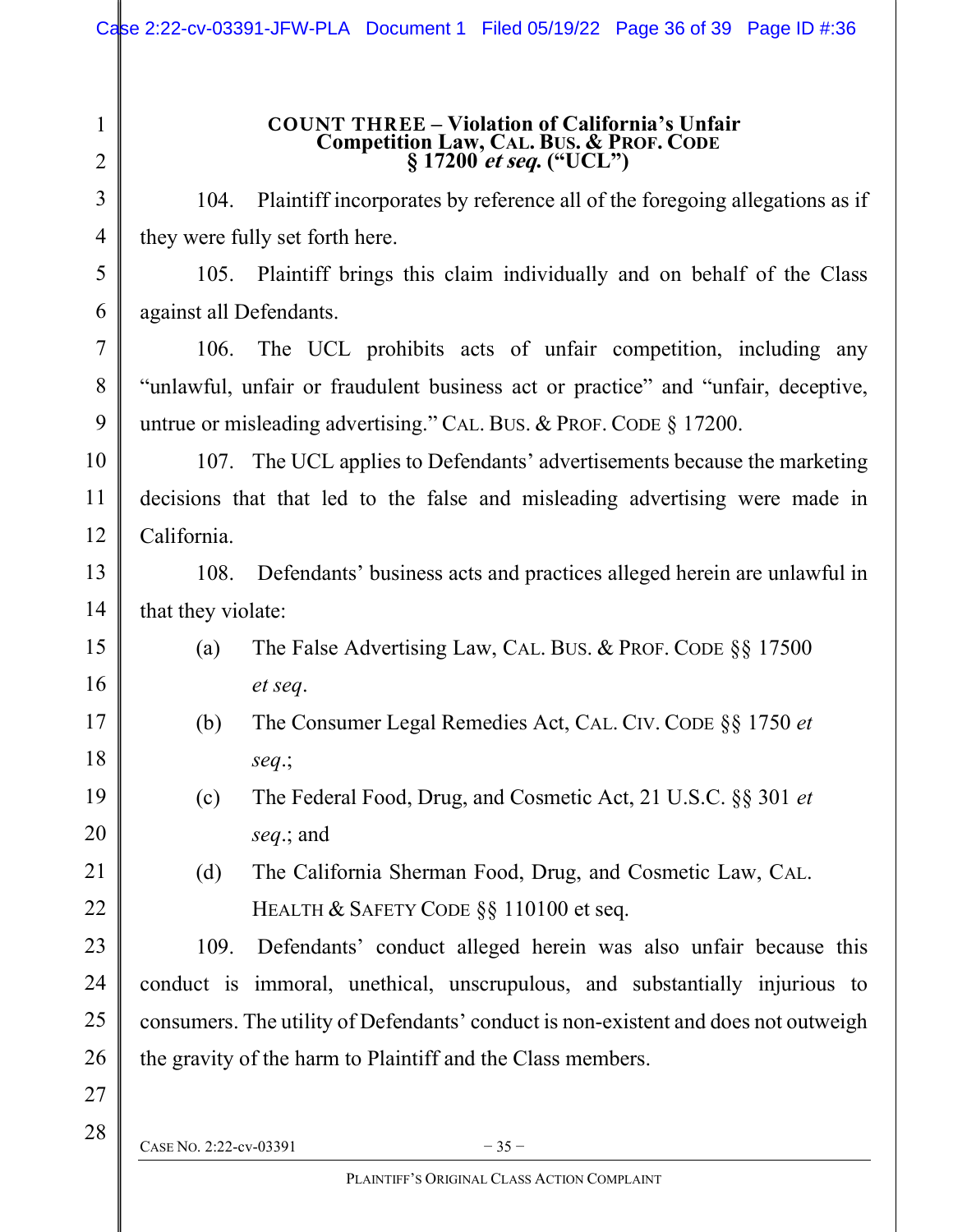110. Defendants' conduct is also unfair because it violates public policy as declared by specific statutory and regulatory provisions, including but not limited to the applicable sections of the False Advertising Law, the Consumer Legal Remedies Act, the federal Food, Drug, and Cosmetic Act, and the California Sherman Food, Drug, and Cosmetic Law.

111. Defendants' conduct alleged herein was also fraudulent because an objective, reasonable consumer is likely to be misled by Defendants' claims to believe that Penuma is safe and effective and FDA-cleared for cosmetic enhancement of normal penises, as well as that the procedure is permanent and reversible.

112. Defendants profited from their sale of the falsely, deceptively, and unlawfully advertised device and procedure to consumers.

113. Plaintiff and the Class members are likely to continue to be damaged by Defendants' deceptive trade practices, because if the Penuma device and procedure were redesigned to be safe and effective for cosmetic penile enlargement, FDA-cleared for this use, and truthfully marketed, there is a possibility that Plaintiff and the Class members would purchase a Penuma device and procedure in the future. Thus, injunctive relief enjoining Defendants' false and misleading advertising is proper.

114. Defendants' conduct has caused and continues to cause substantial injuries in fact to Plaintiff and Class members. As a result of their reliance on Defendants' misrepresentations and omissions, Plaintiff and the Class members suffered ascertainable losses of money and property—namely the money they paid for the valueless Penuma device and implantation procedure.

115. In accordance with CAL. BUS. & PROF. CODE § 17203, Plaintiff seeks an order enjoining Defendant from continuing to conduct business through unlawful, unfair, and/or fraudulent acts and practices.

CASE NO. 2:22-cv-03391  $-36$ 

1

2

3

4

5

6

7

8

9

10

11

12

13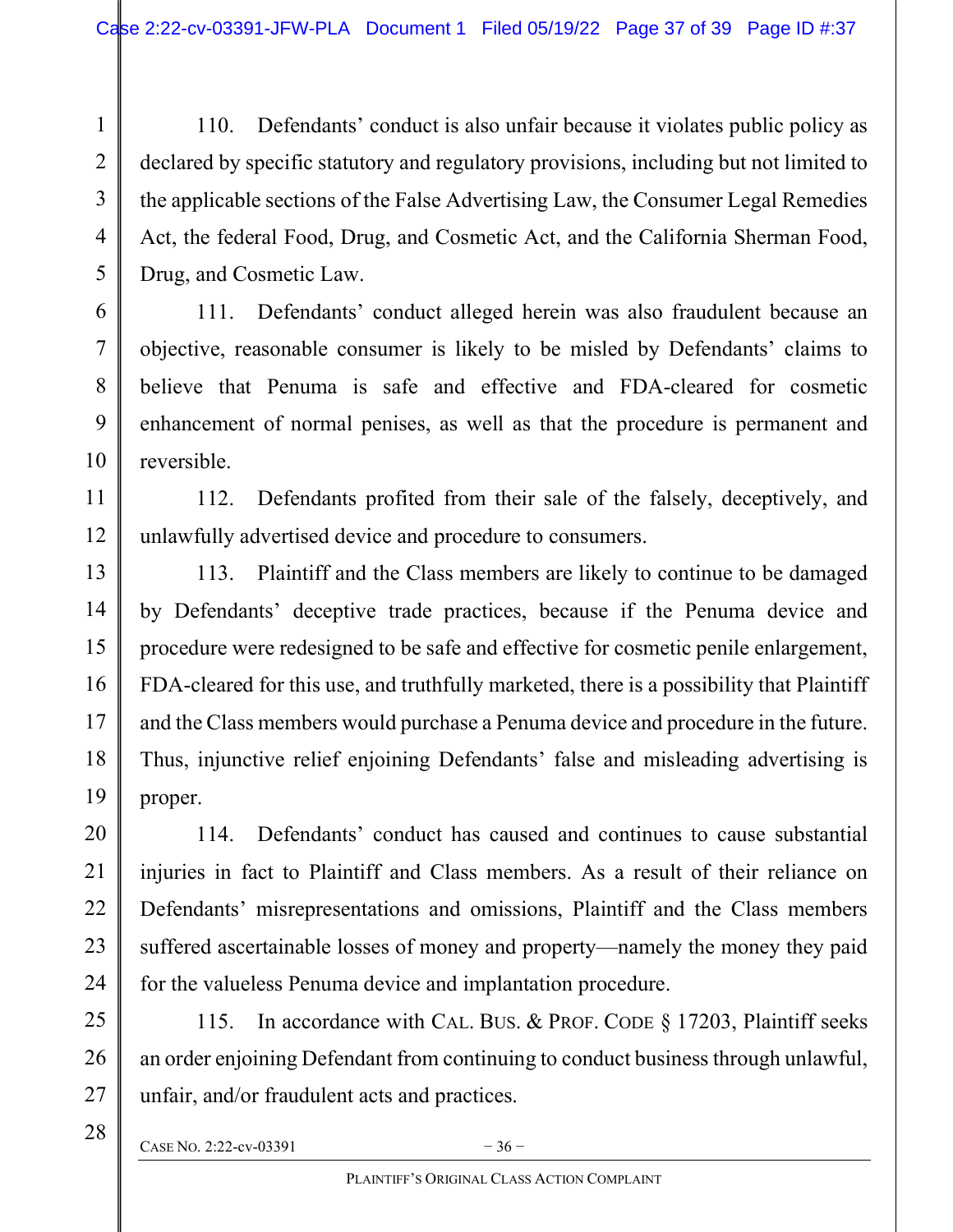| Plaintiff, on behalf of the Class, also seeks an order for restitution of<br>116. |  |  |  |
|-----------------------------------------------------------------------------------|--|--|--|
| all monies from the sale of the Penuma device and implantation procedure, which   |  |  |  |
| were unjustly acquired through acts of unlawful competition.                      |  |  |  |
| VIII. CONCLUSION AND PRAYER                                                       |  |  |  |
| WHEREFORE, Plaintiff, individually and on behalf of the Class, respectfully       |  |  |  |
| requests that the Court enter judgment ordering relief as follows:                |  |  |  |
| (a) certifying the Class pursuant to FED. R. CIV. P. $23(b)(3)$                   |  |  |  |
| and/or $(b)(2)$ ;                                                                 |  |  |  |
| (b) appointing Plaintiff to represent the Class;                                  |  |  |  |
| (c) appointing Plaintiff's counsel as Class Counsel;                              |  |  |  |
| (d) enjoining Defendants from further deceptive advertising,                      |  |  |  |
| marketing, and other false and misleading business practices                      |  |  |  |
| with respect to their representations regarding the Penuma                        |  |  |  |
| device and procedure;                                                             |  |  |  |
| (e) enjoining Defendants to cease and desist stating that Penuma                  |  |  |  |
| is "FDA-cleared for cosmetic enhancement" on their                                |  |  |  |
| websites and in advertisements and other marketing                                |  |  |  |
| materials without disclosing that it is cleared for use only for                  |  |  |  |
| "use in the cosmetic correction of soft tissue deformities."                      |  |  |  |
| (f) awarding Plaintiff and the Class members restitution in an                    |  |  |  |
| amount to be proven at trial;                                                     |  |  |  |
| (g) awarding Plaintiff and the Class members reasonable                           |  |  |  |
| attorneys' fees, expenses, and costs of suit pursuant to CAL.                     |  |  |  |
| CODE CIV. P. § 1021.5;                                                            |  |  |  |
| (h) awarding pre-judgment and post-judgment interest, as                          |  |  |  |
| provided by law;                                                                  |  |  |  |
|                                                                                   |  |  |  |
| CASE No. 2:22-cv-03391<br>$-37-$                                                  |  |  |  |
| PLAINTIFF'S ORIGINAL CLASS ACTION COMPLAINT                                       |  |  |  |
|                                                                                   |  |  |  |